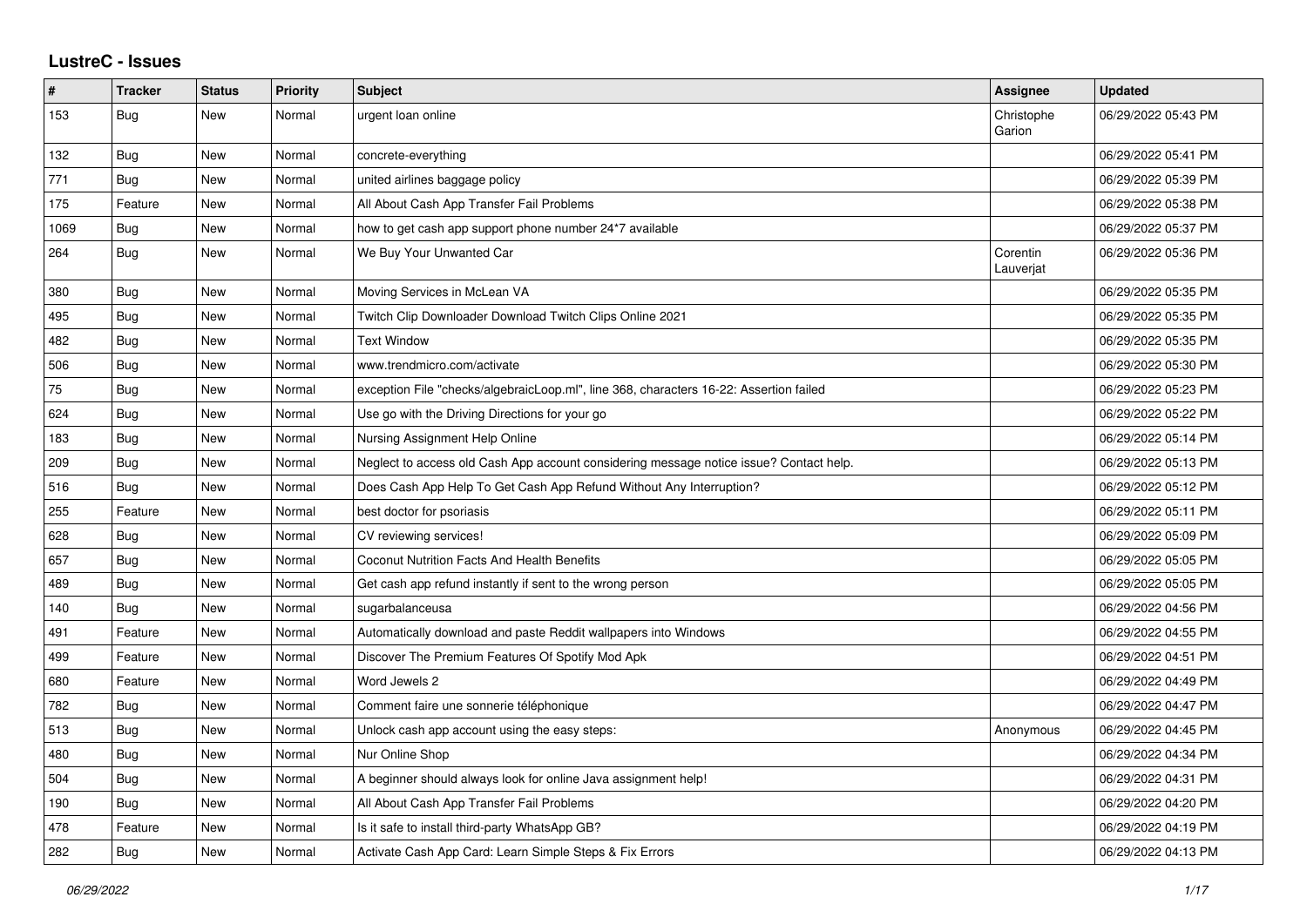| $\vert$ # | <b>Tracker</b> | <b>Status</b> | <b>Priority</b> | <b>Subject</b>                                                                                                                                                                                                                                                        | Assignee               | <b>Updated</b>      |
|-----------|----------------|---------------|-----------------|-----------------------------------------------------------------------------------------------------------------------------------------------------------------------------------------------------------------------------------------------------------------------|------------------------|---------------------|
| 572       | Feature        | New           | Normal          | New features of WhatsApp Plus on Android phones                                                                                                                                                                                                                       | Pierre-Loïc<br>Garoche | 06/29/2022 04:10 PM |
| 481       | <b>Bug</b>     | New           | Normal          | Nur Online Shop                                                                                                                                                                                                                                                       |                        | 06/29/2022 03:52 PM |
| 168       | Bug            | New           | Normal          | UFC 256 Live Stream Online                                                                                                                                                                                                                                            |                        | 06/29/2022 03:42 PM |
| 772       | <b>Bug</b>     | New           | Normal          | united airlines baggage policy                                                                                                                                                                                                                                        |                        | 06/29/2022 03:40 PM |
| 289       | Bug            | New           | Normal          | Recover Yahoo Mail Forgotten Password - Explore Kanata Chinese                                                                                                                                                                                                        |                        | 06/29/2022 03:35 PM |
| 593       | <b>Bug</b>     | New           | Normal          | Eiffel Spark Ultimate C2 SN series is a fully synthetic range of advanced performance engine oils blended in high<br>performance fully synthetic (PAO - polyalphaolefin) basestocks fortified with advanced technology additive<br>system, specifically formulated to |                        | 06/29/2022 03:34 PM |
| 699       | <b>Bug</b>     | New           | Normal          | Would you be able to utilize Cash App Twitch?                                                                                                                                                                                                                         |                        | 06/29/2022 03:27 PM |
| 735       | <b>Bug</b>     | New           | Normal          | A quick fix of how to get money back from cash app stocks                                                                                                                                                                                                             |                        | 06/29/2022 03:27 PM |
| 534       | <b>Bug</b>     | New           | Normal          | Know how to initiate cash app refund by contacting the technical team                                                                                                                                                                                                 | Pierre-Loïc<br>Garoche | 06/29/2022 03:23 PM |
| 497       | <b>Bug</b>     | New           | Normal          | Fake Nike Dunk Low Off-White Lot 50                                                                                                                                                                                                                                   |                        | 06/29/2022 03:23 PM |
| 490       | <b>Bug</b>     | New           | Normal          | Unlock cash app account by getting quick solutions from the technical executives                                                                                                                                                                                      |                        | 06/29/2022 03:14 PM |
| 501       | Bug            | New           | Normal          | How Do I Annihilate Cash App Transfer Failed Problems Effectively                                                                                                                                                                                                     | Pierre-Loïc<br>Garoche | 06/29/2022 03:12 PM |
| 696       | <b>Bug</b>     | New           | Normal          | How to Install the TuMangaOnline App                                                                                                                                                                                                                                  |                        | 06/29/2022 03:12 PM |
| 717       | <b>Bug</b>     | New           | Normal          | Disney Plus Apk - Watch Movies and TV Shows on Your Device                                                                                                                                                                                                            |                        | 06/29/2022 03:10 PM |
| 592       | Bug            | New           | Normal          | Deezer Premium APK - Baixe músicas de qualquer lugar do mundo de graça                                                                                                                                                                                                |                        | 06/29/2022 03:10 PM |
| 694       | Bug            | New           | Normal          | How to Get Guidance On How To Cash App Withdrawal Limit?                                                                                                                                                                                                              | Christophe<br>Garion   | 06/29/2022 03:09 PM |
| 523       | <b>Bug</b>     | New           | Normal          | What Is The Right Google Account Recovery Aid To Regain Account Access?                                                                                                                                                                                               | Pierre-Loïc<br>Garoche | 06/29/2022 03:04 PM |
| 278       | <b>Bug</b>     | New           | Normal          | Cash App Help & Solutions - Here You Will Get Better Assistance                                                                                                                                                                                                       |                        | 06/29/2022 03:03 PM |
| 582       | Bug            | New           | Normal          | Cash App Won't Let Me Send Money If There Is A Low Balance Available                                                                                                                                                                                                  | Pierre-Loïc<br>Garoche | 06/29/2022 03:01 PM |
| 901       | Feature        | New           | Normal          | good game ever                                                                                                                                                                                                                                                        |                        | 06/29/2022 02:55 PM |
| 321       | <b>Bug</b>     | New           | Normal          | Tile & Grout Cleaning Services in Virginia Beach VA                                                                                                                                                                                                                   |                        | 06/29/2022 02:55 PM |
| 333       | <b>Bug</b>     | New           | Normal          | Mold Removal Services in Norfolk VA                                                                                                                                                                                                                                   |                        | 06/29/2022 02:53 PM |
| 336       | <b>Bug</b>     | New           | Normal          | Tile & Grout Cleaning Services in Norfolk VA                                                                                                                                                                                                                          |                        | 06/29/2022 02:50 PM |
| 246       | Bug            | New           | Normal          | The Beast App                                                                                                                                                                                                                                                         |                        | 06/29/2022 02:43 PM |
| 521       | Feature        | New           | Normal          | Check out the Cash app Card balance for an overdraft.                                                                                                                                                                                                                 | Pierre-Loïc<br>Garoche | 06/29/2022 02:34 PM |
| 502       | <b>Bug</b>     | New           | Normal          | Les instructions pour définir des sonneries pour iPhone sont simples et faciles à suivre                                                                                                                                                                              |                        | 06/29/2022 02:27 PM |
| 561       | <b>Bug</b>     | New           | Normal          | Enjoy the Full YouTube Premium Experience With YouTube Premium Membership                                                                                                                                                                                             |                        | 06/29/2022 02:18 PM |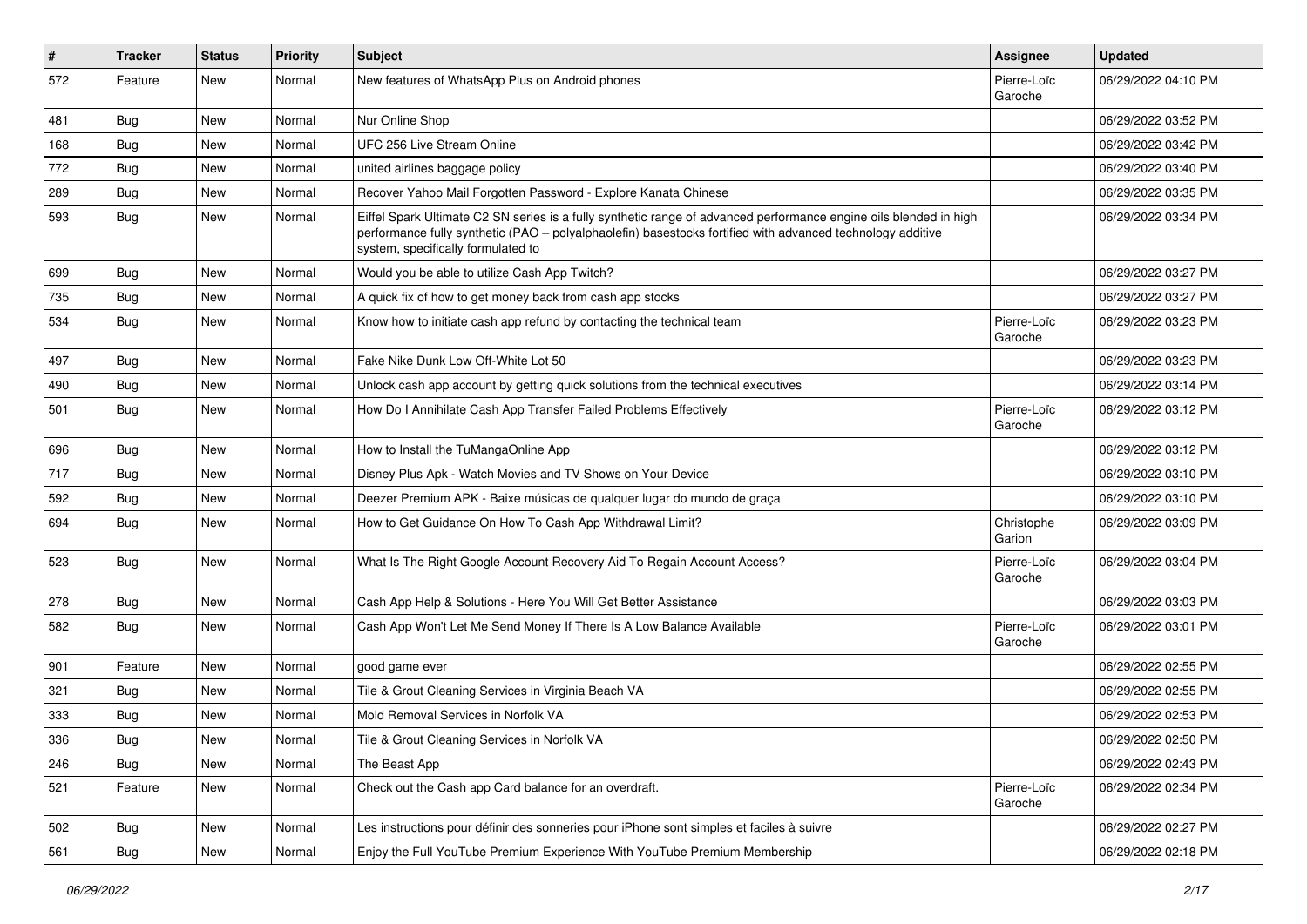| $\pmb{\#}$ | <b>Tracker</b> | <b>Status</b> | <b>Priority</b> | Subject                                                                                                                                      | Assignee               | <b>Updated</b>      |
|------------|----------------|---------------|-----------------|----------------------------------------------------------------------------------------------------------------------------------------------|------------------------|---------------------|
| 181        | <b>Bug</b>     | New           | Normal          | <b>Healthcare Custom Writing Services</b>                                                                                                    |                        | 06/29/2022 02:16 PM |
| 507        | Bug            | New           | Normal          | central.bitdefender.com                                                                                                                      |                        | 06/29/2022 02:05 PM |
| 126        | Feature        | New           | Normal          | Stussy Air Force 1 replica                                                                                                                   |                        | 06/29/2022 02:04 PM |
| 487        | Bug            | New           | Normal          | Cheap Fake Dunks                                                                                                                             |                        | 06/29/2022 02:04 PM |
| 267        | Bug            | New           | Normal          | How To Use Internet Radio Services To Listen To Your Favorite Songs                                                                          |                        | 06/29/2022 02:03 PM |
| 601        | <b>Bug</b>     | New           | Normal          | Best Essay Writing Service UK                                                                                                                | Pierre-Loïc<br>Garoche | 06/29/2022 01:57 PM |
| 145        | Bug            | New           | Normal          | abdulbaissagar                                                                                                                               |                        | 06/29/2022 01:56 PM |
| 155        | <b>Bug</b>     | New           | Normal          | Cant access my cash app account                                                                                                              | Pierre-Loïc<br>Garoche | 06/29/2022 01:55 PM |
| 496        | Bug            | New           | Normal          | What is Live NetTV?                                                                                                                          |                        | 06/29/2022 01:52 PM |
| 211        | <b>Bug</b>     | New           | Normal          | Problem in Cash App rebate? Call Cash App customer service number for help.                                                                  |                        | 06/29/2022 01:49 PM |
| 599        | Bug            | New           | Normal          | Do you know how to delete cash app account from your computer?                                                                               |                        | 06/29/2022 01:49 PM |
| 275        | <b>Bug</b>     | New           | Normal          | Activate Cash App Card With Or Without QR - Step By Step Guide                                                                               | Pierre-Loïc<br>Garoche | 06/29/2022 01:48 PM |
| 500        | Bug            | New           | Normal          | Simply contact the technical team, to find the solution to cash app refund problems.                                                         | Pierre-Loïc<br>Garoche | 06/29/2022 01:44 PM |
| 783        | <b>Bug</b>     | New           | Normal          | How Do I Determine The Reasons And Solutions To Fix Cash App Transfer Failed?                                                                |                        | 06/29/2022 01:42 PM |
| 922        | Bug            | New           | Normal          | Why Is The Need For Assignment Writing Services?                                                                                             |                        | 06/29/2022 01:32 PM |
| 515        | <b>Bug</b>     | New           | Normal          | Fragment Nike Dunk High Tokyo Fake                                                                                                           |                        | 06/29/2022 01:26 PM |
| 492        | Bug            | New           | Normal          | HD Streamz MOD APK v3.5.5 (Keine Werbung)                                                                                                    |                        | 06/29/2022 01:21 PM |
| 219        | <b>Bug</b>     | New           | Normal          | Free Ringtones for Cell Phones.                                                                                                              |                        | 06/29/2022 01:20 PM |
| 536        | Bug            | New           | Normal          | How to check the balance on the cash app card                                                                                                | Hamza<br>Bourbouh      | 06/29/2022 01:17 PM |
| 74         | <b>Bug</b>     | New           | Normal          | const is not supported inside contract                                                                                                       | Pierre-Loïc<br>Garoche | 06/29/2022 01:17 PM |
| 557        | Feature        | New           | Normal          | <b>Business Law Assignment Help</b>                                                                                                          |                        | 06/29/2022 01:12 PM |
| 519        | <b>Bug</b>     | New           | Normal          | Are you finding online UK Assignment writers?                                                                                                |                        | 06/29/2022 01:01 PM |
| 820        | Bug            | New           | Normal          | Metal Slug Apk para Android                                                                                                                  |                        | 06/29/2022 12:55 PM |
| 1077       | Bug            | New           | Normal          | Les excellentes façons d'utiliser ces images                                                                                                 |                        | 06/29/2022 12:54 PM |
| 285        | <b>Bug</b>     | New           | Normal          | Have you ever written an essay?                                                                                                              |                        | 06/29/2022 12:45 PM |
| 157        | <b>Bug</b>     | New           | Normal          | Forget cash app pin                                                                                                                          |                        | 06/29/2022 12:43 PM |
| 76         | <b>Bug</b>     | New           | Normal          | Import error: Load error: imported node real to int declared in a regular Lustre file. File "include/conv.lusi", line 1,<br>characters 0-64: |                        | 06/29/2022 12:38 PM |
| 525        | <b>Bug</b>     | New           | Normal          | If you don't have a QR code: How to activate cash app card in app                                                                            |                        | 06/29/2022 12:35 PM |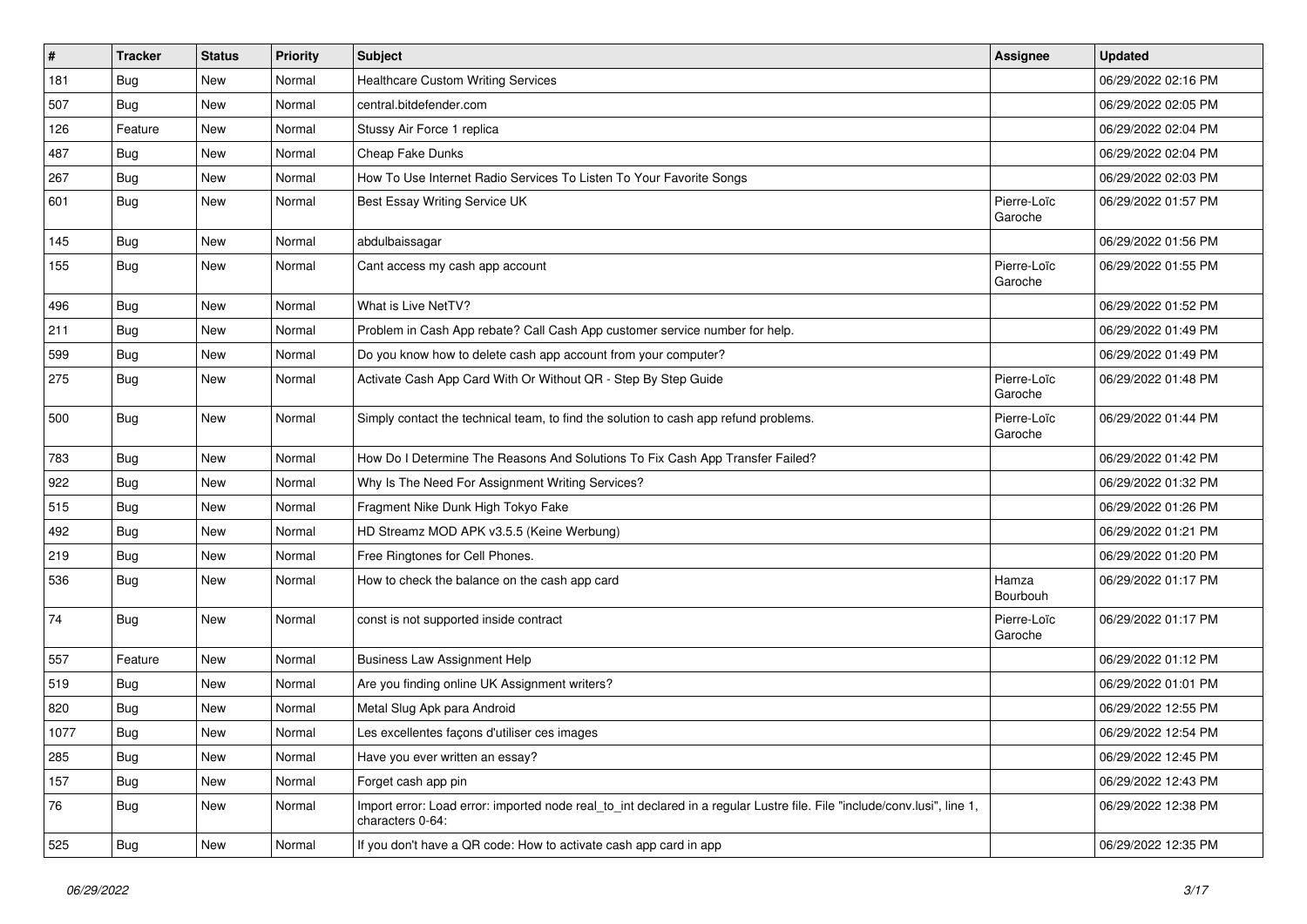| $\vert$ # | <b>Tracker</b> | <b>Status</b> | <b>Priority</b> | <b>Subject</b>                                                     | Assignee               | <b>Updated</b>      |
|-----------|----------------|---------------|-----------------|--------------------------------------------------------------------|------------------------|---------------------|
| 774       | <b>Bug</b>     | New           | Normal          | Follow proper initiatives                                          |                        | 06/29/2022 12:34 PM |
| 510       | Feature        | New           | Normal          | Fashion                                                            | Anonymous              | 06/29/2022 12:34 PM |
| 520       | <b>Bug</b>     | New           | Normal          | What Is The Major Role Of Cash.app/Help and Support Page?          |                        | 06/29/2022 12:34 PM |
| 527       | Feature        | New           | Normal          | My Teachers                                                        |                        | 06/29/2022 12:33 PM |
| 243       | Feature        | New           | Normal          | Reconstruir la pandilla de la mafia en Gangstar Vegas MOD APK      |                        | 06/29/2022 12:33 PM |
| 512       | Bug            | New           | Normal          | The Importance Of Using Custom Writing Services                    |                        | 06/29/2022 12:33 PM |
| 234       | <b>Bug</b>     | New           | Normal          | My Personal Experience With the College Writing Services           |                        | 06/29/2022 12:28 PM |
| 531       | Bug            | New           | Normal          | Cheap Assignment Writing Service UK                                | Anonymous              | 06/29/2022 12:18 PM |
| 612       | Bug            | New           | Normal          | Luxury Slingshot Rental                                            |                        | 06/29/2022 12:15 PM |
| 161       | <b>Bug</b>     | New           | Normal          | dfdrtyuio                                                          |                        | 06/29/2022 12:00 PM |
| 677       | Bug            | New           | Normal          | Logo Design Services Near Me                                       |                        | 06/29/2022 11:58 AM |
| 661       | <b>Bug</b>     | New           | Normal          | Turbo VPN MOD APK Download                                         |                        | 06/29/2022 11:57 AM |
| 586       | <b>Bug</b>     | New           | Normal          | Best Modifications For Your Mobile Phone                           |                        | 06/29/2022 11:54 AM |
| 258       | <b>Bug</b>     | New           | Normal          | Fake Nike Dunk High AMBUSH Deep Royal                              |                        | 06/29/2022 11:43 AM |
| 542       | <b>Bug</b>     | New           | Normal          | Web N Logo Design                                                  |                        | 06/29/2022 11:42 AM |
| 554       | <b>Bug</b>     | New           | Normal          | XvideoStudio Video Editor APK Free Download on TechToDown          |                        | 06/29/2022 11:31 AM |
| 217       | Bug            | New           | Normal          | How this service matter most?                                      |                        | 06/29/2022 11:28 AM |
| 505       | Bug            | New           | Normal          | www.trendmicro.com/activate                                        |                        | 06/29/2022 11:27 AM |
| 1018      | <b>Bug</b>     | New           | Normal          | So erhalten Sie ein kostenloses Hörbuch                            |                        | 06/29/2022 11:27 AM |
| 352       | Bug            | New           | Normal          | Tile & Grout Cleaning Services in Chesapeake VA                    |                        | 06/29/2022 11:19 AM |
| 509       | Feature        | New           | Normal          | Fashion                                                            | Anonymous              | 06/29/2022 11:19 AM |
| 659       | Bug            | New           | Normal          | Olive Oil Properties And Health Benefits                           |                        | 06/29/2022 11:15 AM |
| 650       | Bug            | New           | Normal          | <b>Cherries Health Benefits</b>                                    |                        | 06/29/2022 11:13 AM |
| 202       | <b>Bug</b>     | New           | Normal          | blonde wig                                                         |                        | 06/29/2022 11:08 AM |
| 618       | <b>Bug</b>     | New           | Normal          | Buy Steroids Online with OurMedicnes.com   Best Quality Steroids   |                        | 06/29/2022 10:57 AM |
| 762       | Bug            | New           | Normal          | How To Add Money To A Cash App Card If Struggling With Low Amount? |                        | 06/29/2022 10:53 AM |
| 1087      | <b>Bug</b>     | New           | Normal          | How do new writers start out?                                      |                        | 06/29/2022 10:43 AM |
| 281       | Feature        | New           | Normal          | what are the types of Ringtones?                                   | Anonymous              | 06/29/2022 10:43 AM |
| 532       | Bug            | New           | Normal          | My Assignment Help                                                 |                        | 06/29/2022 10:39 AM |
| 602       | <b>Bug</b>     | New           | Normal          | Best Essay Writing Service UK                                      | Pierre-Loïc<br>Garoche | 06/29/2022 10:32 AM |
| 563       | Bug            | New           | Normal          | Understanding the Difference Between Free and Paid Mod Apks        |                        | 06/29/2022 10:32 AM |
| 708       | <b>Bug</b>     | New           | Normal          | Efficient ways to proceed with the cash app dispute process?       |                        | 06/29/2022 10:24 AM |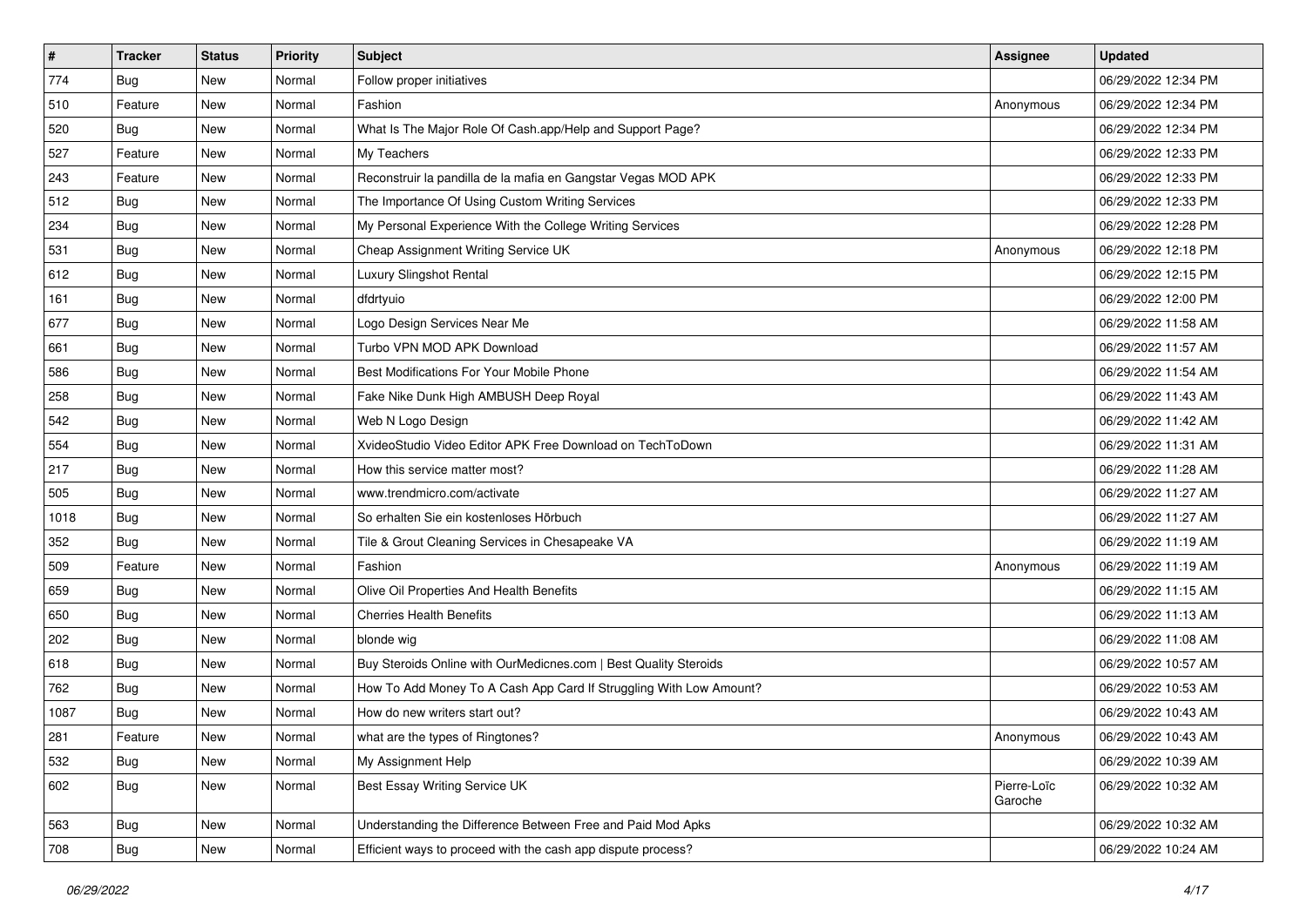| #    | <b>Tracker</b> | <b>Status</b> | <b>Priority</b> | Subject                                                                                                 | Assignee               | <b>Updated</b>      |
|------|----------------|---------------|-----------------|---------------------------------------------------------------------------------------------------------|------------------------|---------------------|
| 574  | <b>Bug</b>     | New           | Normal          | How to fix the Epson printer offline issue due to a wired connection?                                   |                        | 06/29/2022 10:23 AM |
| 133  | Bug            | New           | Normal          | craftlabs                                                                                               |                        | 06/29/2022 10:22 AM |
| 180  | Feature        | New           | Normal          | homoeobazaar                                                                                            |                        | 06/29/2022 10:12 AM |
| 587  | <b>Bug</b>     | New           | Normal          | Why Picsart Pro Offers Great Features                                                                   |                        | 06/29/2022 10:06 AM |
| 558  | Feature        | New           | Normal          | <b>Stunning Classic Sofas</b>                                                                           |                        | 06/29/2022 10:03 AM |
| 682  | <b>Bug</b>     | New           | Normal          | Does Facebook customer service live chat allow to speak with someone?                                   |                        | 06/29/2022 09:56 AM |
| 787  | <b>Bug</b>     | New           | Normal          | Assured Assignment Help                                                                                 |                        | 06/29/2022 09:56 AM |
| 571  | Bug            | New           | Normal          | How may the Cash app dispute your trade?                                                                | Pierre-Loïc<br>Garoche | 06/29/2022 09:47 AM |
| 576  | <b>Bug</b>     | New           | Normal          | So laden Sie ein Instagram-Bild herunter                                                                |                        | 06/29/2022 09:47 AM |
| 646  | Feature        | New           | Normal          | Collaborative Research Group                                                                            |                        | 06/29/2022 09:46 AM |
| 684  | <b>Bug</b>     | New           | Normal          | Difference between paper map and online map                                                             |                        | 06/29/2022 09:46 AM |
| 598  | Bug            | New           | Normal          | Universo s / f Download                                                                                 |                        | 06/29/2022 09:45 AM |
| 673  | <b>Bug</b>     | New           | Normal          | Learn the basics of pixel art - Clear grid                                                              |                        | 06/29/2022 09:44 AM |
| 540  | <b>Bug</b>     | New           | Normal          | Why Haven't I Received My Cash App Card? Can I get t the reasons behind it                              |                        | 06/29/2022 09:42 AM |
| 546  | Feature        | New           | Normal          | Quickbooks Error                                                                                        |                        | 06/29/2022 09:42 AM |
| 498  | <b>Bug</b>     | New           | Normal          | Téléchargeur SoundCloud : SoundCloud en Mp3                                                             | Christophe<br>Garion   | 06/29/2022 09:41 AM |
| 514  | Bug            | New           | Normal          | Trans-Caribbean                                                                                         |                        | 06/29/2022 09:33 AM |
| 188  | <b>Bug</b>     | New           | Normal          | Why are university students buying assignments online?                                                  | Pierre-Loïc<br>Garoche | 06/29/2022 09:32 AM |
| 1116 | Bug            | New           | Normal          | ipTV smarts pro                                                                                         |                        | 06/29/2022 09:27 AM |
| 197  | Bug            | New           | Normal          | SBL JABORANDI PLUS HAIR OIL - COMPLETE SCALP CARE (100ML)                                               |                        | 06/29/2022 09:23 AM |
| 479  | <b>Bug</b>     | New           | Normal          | Limousine Service Bellevue WA                                                                           |                        | 06/29/2022 09:16 AM |
| 269  | Bug            | New           | Normal          | Is there such a site for app design?                                                                    | Anonymous              | 06/29/2022 09:14 AM |
| 331  | <b>Bug</b>     | New           | Normal          | Water Extraction Services in Norfolk VA                                                                 |                        | 06/29/2022 09:13 AM |
| 1114 | <b>Bug</b>     | New           | Normal          | To control the car, all you must do is click to go left or right and release the button to go straight. |                        | 06/29/2022 09:05 AM |
| 687  | Bug            | New           | Normal          | How to use twitch.tv/activate?                                                                          |                        | 06/29/2022 09:03 AM |
| 63   | Feature        | New           | Normal          | Skip normalization step in mutation generation if it possible                                           | Pierre-Loïc<br>Garoche | 06/29/2022 08:54 AM |
| 800  | <b>Bug</b>     | New           | Normal          | Who Is an ETL Engineer                                                                                  |                        | 06/29/2022 08:54 AM |
| 529  | <b>Bug</b>     | New           | Normal          | Thop TV APK - Free Download for Android                                                                 |                        | 06/29/2022 08:52 AM |
| 261  | <b>Bug</b>     | New           | Normal          | Ringtone Downloads - Easy Ways Come Up With Your Own Ringtones                                          |                        | 06/29/2022 08:23 AM |
| 655  | <b>Bug</b>     | New           | Normal          | <b>Eggplant Health Benefits</b>                                                                         |                        | 06/29/2022 08:18 AM |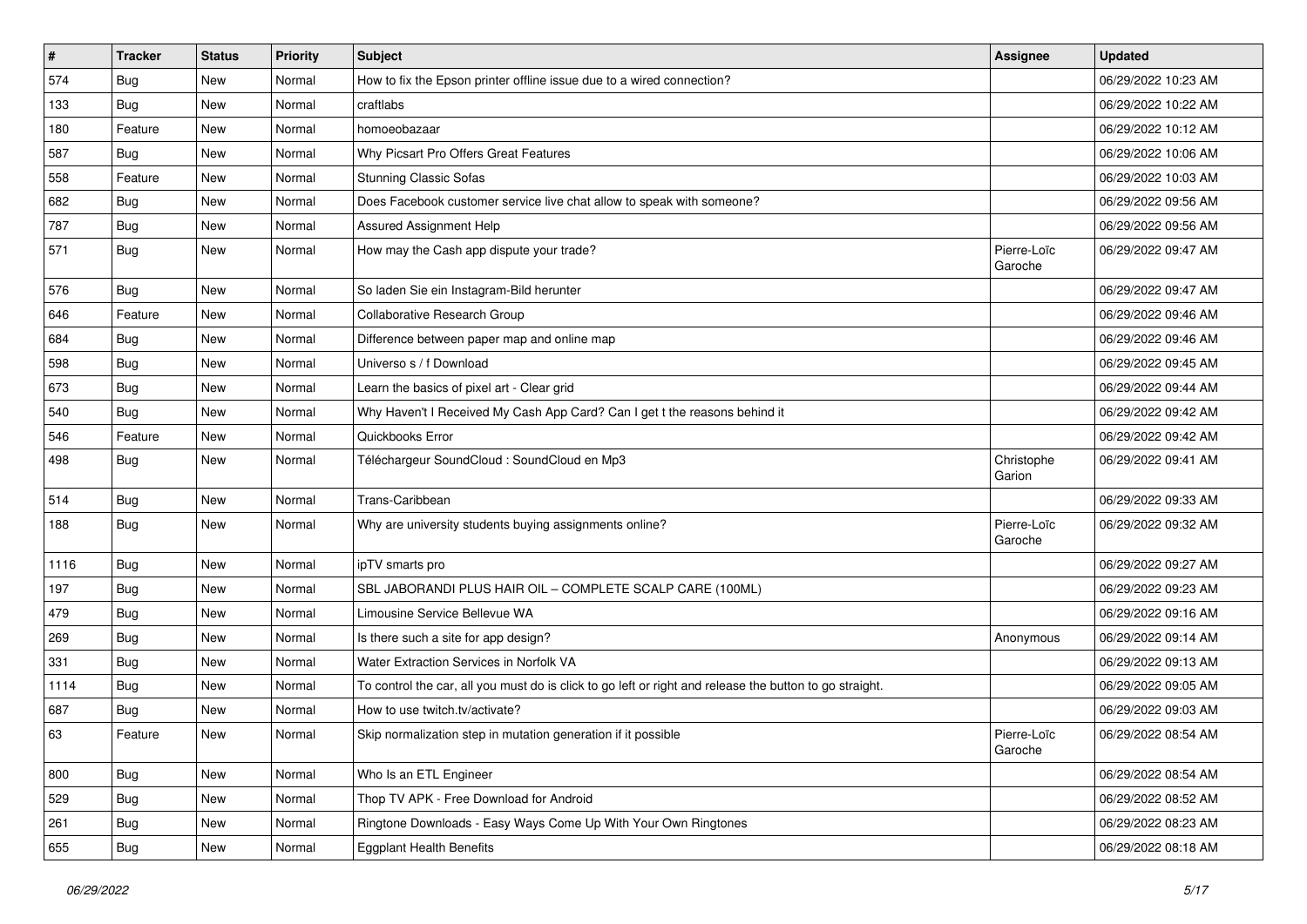| $\vert$ # | <b>Tracker</b> | <b>Status</b> | <b>Priority</b> | Subject                                                                    | <b>Assignee</b>        | <b>Updated</b>      |
|-----------|----------------|---------------|-----------------|----------------------------------------------------------------------------|------------------------|---------------------|
| 248       | <b>Bug</b>     | New           | Normal          | Mobile ringtones and attractiveness ringtones                              |                        | 06/29/2022 08:03 AM |
| 185       | <b>Bug</b>     | New           | Normal          | Non-Plagiarized Research Writing                                           |                        | 06/29/2022 07:58 AM |
| 806       | Feature        | New           | Normal          | Go everywhere thanks to mapquest driving directions                        |                        | 06/29/2022 07:38 AM |
| 668       | <b>Bug</b>     | New           | Normal          | Get to know Cash App Refund Process here                                   |                        | 06/29/2022 07:21 AM |
| 494       | Bug            | New           | Normal          | <b>Buy Discussion Post</b>                                                 |                        | 06/29/2022 07:13 AM |
| 615       | <b>Bug</b>     | New           | Normal          | CheapestMedsShop   100% Safe Medicines Online in USA UK & AUS.             |                        | 06/29/2022 07:03 AM |
| 613       | <b>Bug</b>     | New           | Normal          | Buy Aspadol 100mg Tab Online in US, UK, AU   Erospharmacy                  |                        | 06/29/2022 07:00 AM |
| 777       | Bug            | New           | Normal          | Obtain driving instructions using Google Maps.                             |                        | 06/29/2022 07:00 AM |
| 761       | <b>Bug</b>     | New           | Normal          | What is it about basketball that makes it so popular in the United States? | Corentin<br>Lauverjat  | 06/29/2022 06:51 AM |
| 695       | Bug            | New           | Normal          | Refer Listas IPTV Apk                                                      |                        | 06/29/2022 06:50 AM |
| 262       | <b>Bug</b>     | New           | Normal          | It this true to dealing Wuth                                               |                        | 06/29/2022 06:48 AM |
| 134       | Bug            | New           | Normal          | wisegolfers                                                                |                        | 06/29/2022 06:38 AM |
| 225       | <b>Bug</b>     | New           | Normal          | instant personal loan                                                      |                        | 06/29/2022 06:37 AM |
| 347       | <b>Bug</b>     | New           | Normal          | Eco/Green Cleaning Services in Chesapeake VA                               |                        | 06/29/2022 06:35 AM |
| 450       | <b>Bug</b>     | New           | Normal          | Floor Stripping Quincy MA                                                  |                        | 06/29/2022 06:32 AM |
| 552       | Feature        | New           | Normal          | Radio rfm and the benefits of radio rfm                                    |                        | 06/29/2022 06:28 AM |
| 228       | Bug            | New           | Normal          | Why Does Cash App Transaction Failed? - Here Is the Answer                 |                        | 06/29/2022 06:20 AM |
| 812       | Feature        | New           | Normal          | canon.com/ijsetup                                                          |                        | 06/29/2022 06:04 AM |
| 457       | Bug            | New           | Normal          | Carpet Cleaning Medford MA                                                 |                        | 06/29/2022 06:00 AM |
| 222       | Bug            | New           | Normal          | Social Profile links                                                       |                        | 06/29/2022 05:59 AM |
| 184       | Bug            | New           | Normal          | <b>Affordable Business Writing Services</b>                                |                        | 06/29/2022 05:53 AM |
| 704       | <b>Bug</b>     | New           | Normal          | Reach support team of Chime Customer Service for instant help              |                        | 06/29/2022 05:49 AM |
| 400       | <b>Bug</b>     | New           | Normal          | Office Moving Services in Potomac MD                                       |                        | 06/29/2022 05:42 AM |
| 465       | <b>Bug</b>     | New           | Normal          | Carpet Cleaning Westchester MA                                             |                        | 06/29/2022 05:35 AM |
| 524       | Bug            | New           | Normal          | How Does Google Account Recovery Work If Your Account Is Hacked?           |                        | 06/29/2022 05:32 AM |
| 178       | <b>Bug</b>     | New           | Normal          | transparent lace wigs                                                      |                        | 06/29/2022 05:31 AM |
| 503       | <b>Bug</b>     | New           | Normal          | Youtube Premium Apk free download for Android                              |                        | 06/29/2022 05:30 AM |
| 263       | Feature        | New           | Normal          | Wrecked Car Is Nothing But A Worthless                                     | Pierre-Loïc<br>Garoche | 06/29/2022 05:23 AM |
| 564       | <b>Bug</b>     | New           | Normal          | How To Install RepelisPlus On Your Android Phone?                          |                        | 06/29/2022 05:11 AM |
| 796       | Bug            | New           | Normal          | How Does Cash App ++ actually work and What is the process of it           |                        | 06/29/2022 05:10 AM |
| 1117      | <b>Bug</b>     | New           | Normal          | Equal Words - Word search game for PC and Windows Phone                    |                        | 06/29/2022 04:58 AM |
| 770       | Bug            | New           | Normal          | Canon IJ Network Tool                                                      |                        | 06/29/2022 04:48 AM |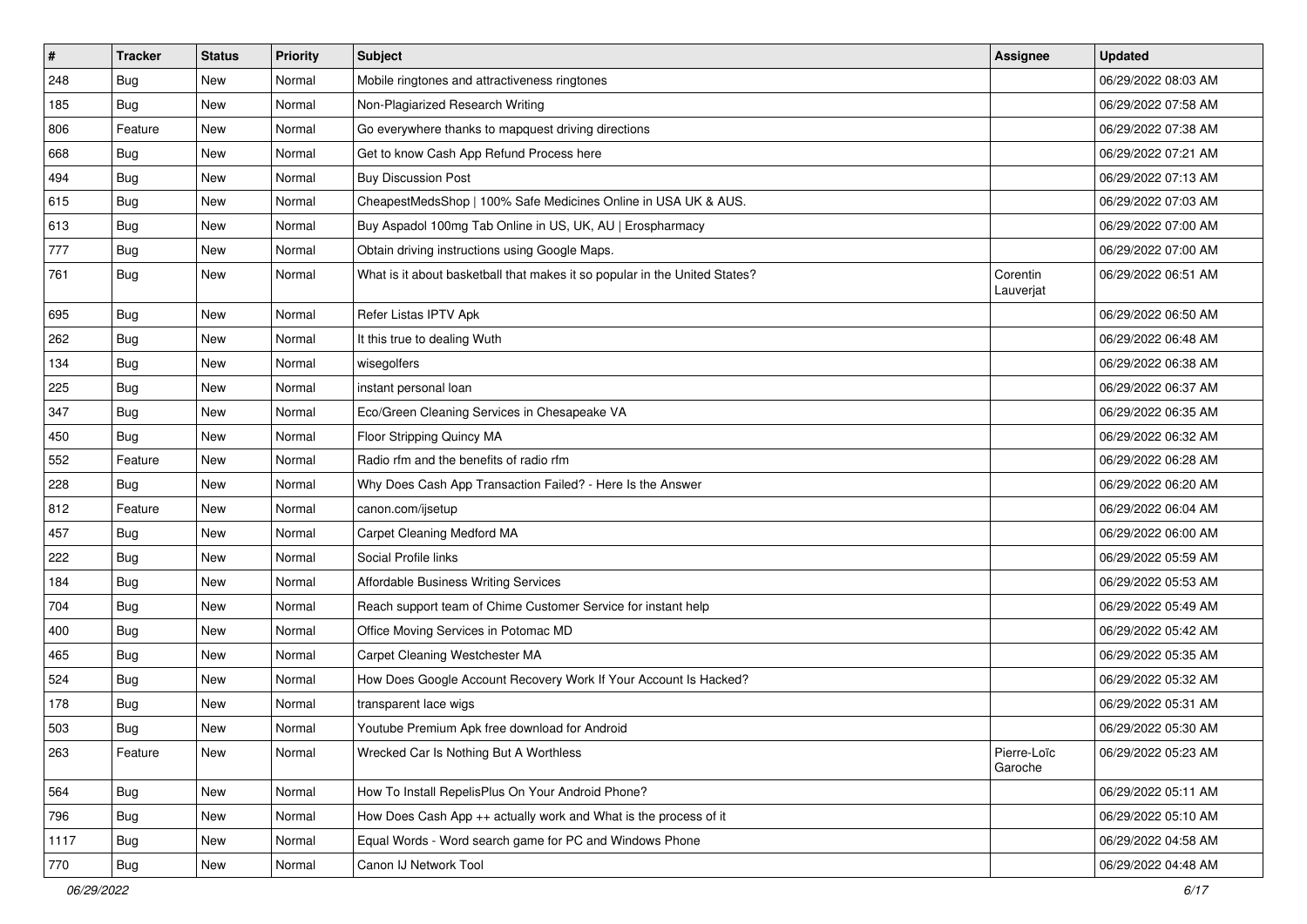| $\vert$ # | <b>Tracker</b> | <b>Status</b> | <b>Priority</b> | <b>Subject</b>                                                                      | <b>Assignee</b>        | <b>Updated</b>      |
|-----------|----------------|---------------|-----------------|-------------------------------------------------------------------------------------|------------------------|---------------------|
| 245       | Bug            | <b>New</b>    | Normal          | Write My Essay For Me Cheap                                                         |                        | 06/29/2022 04:10 AM |
| 526       | <b>Bug</b>     | <b>New</b>    | Normal          | Soundcloud to mp3 converter - Download Soundcloud songs                             |                        | 06/29/2022 04:01 AM |
| 141       | Feature        | New           | Normal          | Something about jerry curly                                                         |                        | 06/29/2022 03:53 AM |
| 292       | <b>Bug</b>     | New           | Normal          | Venmo to Cash App Transfer Of Money- Explore Here                                   |                        | 06/29/2022 03:47 AM |
| 804       | Bug            | New           | Normal          | Review                                                                              |                        | 06/29/2022 03:32 AM |
| 724       | <b>Bug</b>     | New           | Normal          | Dial Chime Customer support number for a quick response                             |                        | 06/29/2022 03:31 AM |
| 709       | <b>Bug</b>     | New           | Normal          | How To Load Cash App Card At Walmart Without Having To Face Any Hassle?             |                        | 06/29/2022 03:26 AM |
| 244       | Bug            | New           | Normal          | Quels sont les avantages des stations de radio en ligne.                            |                        | 06/29/2022 03:23 AM |
| 639       | <b>Bug</b>     | New           | Normal          | thong tin chinh xac                                                                 |                        | 06/29/2022 02:44 AM |
| 798       | <b>Bug</b>     | New           | Normal          | Who Is an ETL Engineer                                                              |                        | 06/29/2022 02:44 AM |
| 634       | <b>Bug</b>     | New           | Normal          | Buy Vidalista Tablets (Tadalafil) at [\$25 OFF + Free Shipping] Vidalistatablets    |                        | 06/29/2022 02:25 AM |
| 614       | Bug            | New           | Normal          | Como baixar o MOD APK no celular                                                    |                        | 06/29/2022 02:22 AM |
| 146       | Bug            | New           | Normal          | bayabais                                                                            |                        | 06/29/2022 02:00 AM |
| 119       | Bug            | New           | Normal          | klhjigyu                                                                            |                        | 06/29/2022 01:57 AM |
| 606       | Feature        | New           | Normal          | Play unblocked cookie crush 3                                                       | Pierre-Loïc<br>Garoche | 06/29/2022 01:42 AM |
| 251       | Bug            | New           | Normal          | All About Cash App Transfer Fail Problems                                           | Pierre-Loïc<br>Garoche | 06/29/2022 01:24 AM |
| 528       | Bug            | New           | Normal          | Korean Mag                                                                          |                        | 06/29/2022 01:13 AM |
| 556       | <b>Bug</b>     | New           | Normal          | Play Game Mod Apk With Your Friends                                                 |                        | 06/29/2022 01:00 AM |
| 584       | Bug            | New           | Normal          | Want the cash app customer service number to check balance?                         |                        | 06/29/2022 01:00 AM |
| 591       | Bug            | New           | Normal          | How To Find Facebook Modifications For Your Spotify Premium Apk?                    |                        | 06/29/2022 12:40 AM |
| 671       | <b>Bug</b>     | New           | Normal          | Hot games                                                                           | Pierre-Loïc<br>Garoche | 06/29/2022 12:40 AM |
| 667       | Bug            | New           | Normal          | What Is a Ringtone?                                                                 |                        | 06/29/2022 12:34 AM |
| 703       | <b>Bug</b>     | New           | Normal          | For real-time help, dial Facebook customer service number                           |                        | 06/29/2022 12:30 AM |
| 250       | <b>Bug</b>     | New           | Normal          | Reviews of phone ringtones                                                          |                        | 06/29/2022 12:29 AM |
| 619       | <b>Bug</b>     | New           | Normal          | Online Trusted Medicine Store in US for Health - Genericmedsupply                   |                        | 06/29/2022 12:26 AM |
| 635       | <b>Bug</b>     | New           | Normal          | Buy Steroids Online with OurMedicnes.com   Best Quality Steroids                    |                        | 06/29/2022 12:17 AM |
| 218       | <b>Bug</b>     | New           | Normal          | Popular Educational trends                                                          |                        | 06/29/2022 12:09 AM |
| 550       | <b>Bug</b>     | New           | Normal          | Nederland FM - beste manieren om naar internationale radio op internet te luisteren |                        | 06/29/2022 12:06 AM |
| 488       | <b>Bug</b>     | New           | Normal          | Quick solution to solve cash app dispute by the technical team                      |                        | 06/28/2022 11:53 PM |
| 669       | Feature        | <b>New</b>    | Normal          | Nursing Assignment Help                                                             |                        | 06/28/2022 11:16 PM |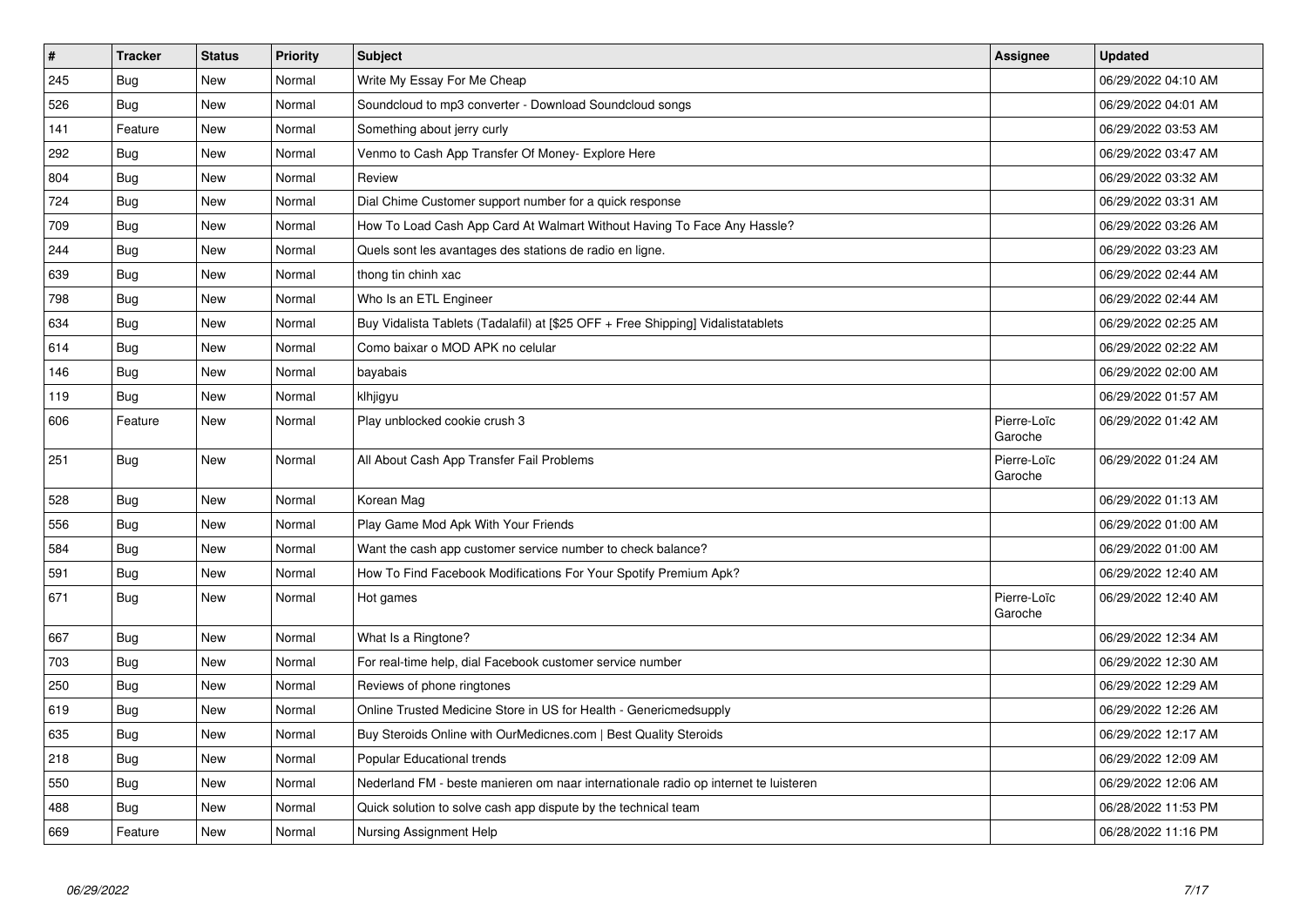| $\vert$ # | <b>Tracker</b> | <b>Status</b> | <b>Priority</b> | Subject                                                                  | Assignee               | <b>Updated</b>      |
|-----------|----------------|---------------|-----------------|--------------------------------------------------------------------------|------------------------|---------------------|
| 797       | <b>Bug</b>     | New           | Normal          | Psychedelic                                                              | Christophe<br>Garion   | 06/28/2022 11:11 PM |
| 265       | <b>Bug</b>     | New           | Normal          | 3 Faq's On Downloading To Your Apple Ipod                                |                        | 06/28/2022 11:07 PM |
| 530       | <b>Bug</b>     | New           | Normal          | Cheap Assignment Writing Service UK                                      | Anonymous              | 06/28/2022 11:00 PM |
| 541       | Bug            | New           | Normal          | How to fix the cash app payment failed errors?                           |                        | 06/28/2022 10:56 PM |
| 588       | <b>Bug</b>     | New           | Normal          | YouTube Vanced Apk Manager App - Como instalá-lo                         |                        | 06/28/2022 10:56 PM |
| 789       | Bug            | New           | Normal          | Full version                                                             |                        | 06/28/2022 10:51 PM |
| 689       | Bug            | New           | Normal          | How to use twitch.tv/activate?                                           |                        | 06/28/2022 10:48 PM |
| 715       | <b>Bug</b>     | New           | Normal          | Puppy Playtime Descargar gratis                                          |                        | 06/28/2022 10:46 PM |
| 808       | Bug            | New           | Normal          | Sinnvolle Guten-Morgen-Grüße                                             |                        | 06/28/2022 10:45 PM |
| 805       | <b>Bug</b>     | New           | Normal          | Ketamine Online Store                                                    | Christophe<br>Garion   | 06/28/2022 10:04 PM |
| 173       | Feature        | New           | Normal          | private limited company registration                                     |                        | 06/28/2022 09:51 PM |
| 683       | Feature        | New           | Normal          | Game creation                                                            |                        | 06/28/2022 09:51 PM |
| 886       | <b>Bug</b>     | New           | Normal          | Is the Fox News Channel on Roku free?                                    |                        | 06/28/2022 09:36 PM |
| 143       | <b>Bug</b>     | New           | Normal          | Bob lace front wigs                                                      |                        | 06/28/2022 09:13 PM |
| 656       | <b>Bug</b>     | New           | Normal          | Kiwi Nutrition Facts And Health Benefits                                 |                        | 06/28/2022 08:54 PM |
| 518       | Bug            | New           | Normal          | How To Check The Balance Of Cash App Account By Taking Cash App Support? |                        | 06/28/2022 08:51 PM |
| 139       | Bug            | New           | Normal          | relseo                                                                   |                        | 06/28/2022 08:48 PM |
| 239       | Bug            | New           | Normal          | Algunas características más de Choices MOD APK                           |                        | 06/28/2022 08:47 PM |
| 672       | Bug            | New           | Normal          | The easiest way to delete ringtones on iPhone                            |                        | 06/28/2022 08:44 PM |
| 138       | <b>Bug</b>     | New           | Normal          | own-sweethome                                                            |                        | 06/28/2022 08:42 PM |
| 711       | Bug            | New           | Normal          | Human Fall Flat Apk Download                                             |                        | 06/28/2022 08:27 PM |
| 740       | Feature        | New           | Normal          | Online Thesis Help USA                                                   |                        | 06/28/2022 08:25 PM |
| 171       | Feature        | New           | Normal          | loan management system                                                   |                        | 06/28/2022 08:24 PM |
| 594       | Feature        | New           | Normal          | How does research proposal help online make it easy for me?              |                        | 06/28/2022 08:23 PM |
| 474       | <b>Bug</b>     | New           | Normal          | Floor Waxing Arlington MA                                                |                        | 06/28/2022 08:10 PM |
| 569       | Bug            | New           | Normal          | What is the incoming and outgoing mail server for Outlook IMAP settings? | Pierre-Loïc<br>Garoche | 06/28/2022 07:38 PM |
| 167       | <b>Bug</b>     | New           | Normal          | instant loan without documents                                           | Anonymous              | 06/28/2022 07:35 PM |
| 663       | <b>Bug</b>     | New           | Normal          | Know how the Cash app twitches words in a detailed way.                  | Pierre-Loïc<br>Garoche | 06/28/2022 07:08 PM |
| 229       | Feature        | New           | Normal          | How To Delete Cash App Account? - Check Out the Steps In Detail          |                        | 06/28/2022 07:06 PM |
| 888       | <b>Bug</b>     | New           | Normal          | Is the Fox News Channel on Roku free?                                    |                        | 06/28/2022 06:58 PM |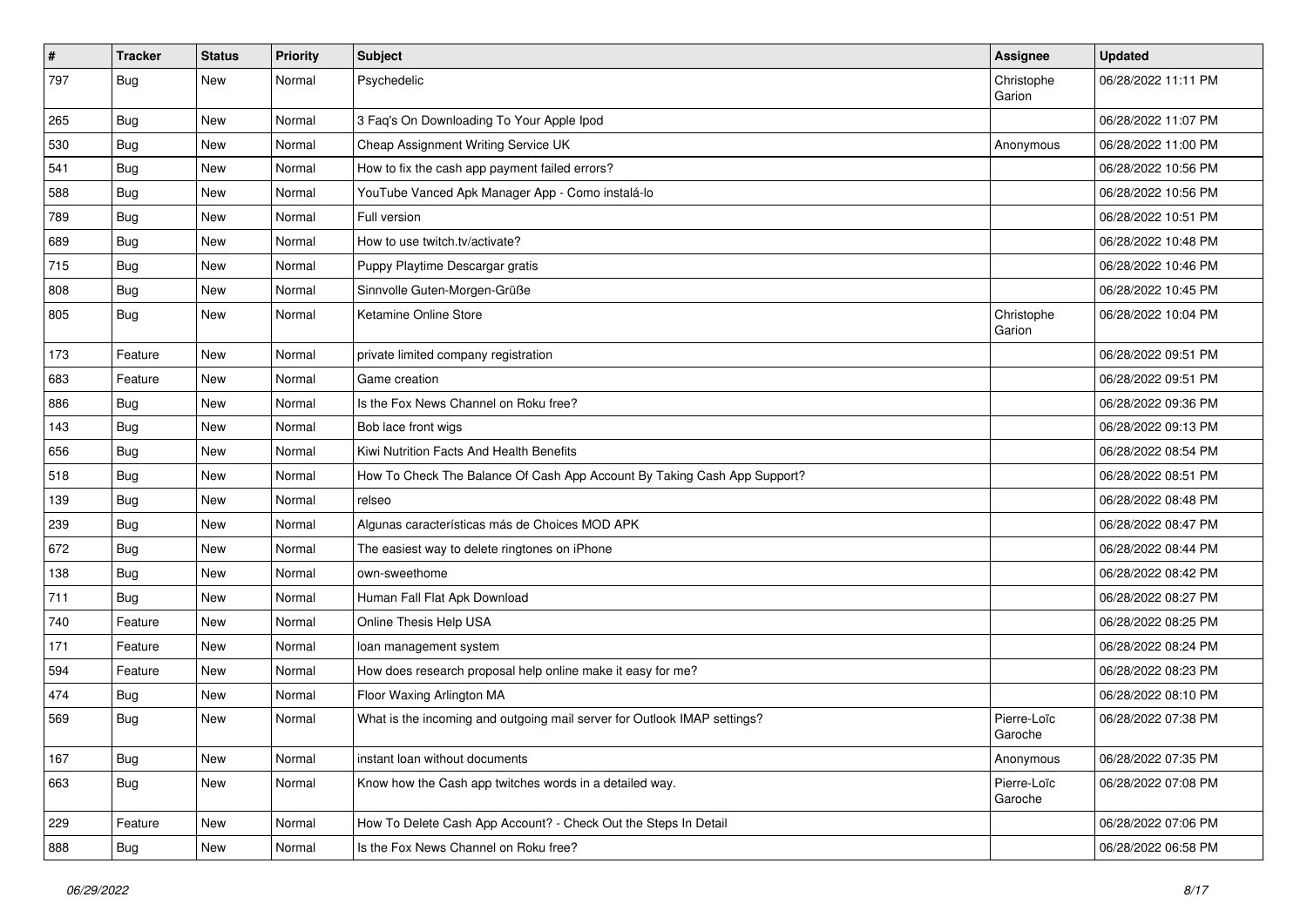| $\vert$ # | <b>Tracker</b> | <b>Status</b> | <b>Priority</b> | Subject                                                                   | Assignee               | <b>Updated</b>      |
|-----------|----------------|---------------|-----------------|---------------------------------------------------------------------------|------------------------|---------------------|
| 123       | <b>Bug</b>     | New           | Normal          | https://www.reddit.com/r/NRLgrandfinal2020/                               |                        | 06/28/2022 06:50 PM |
| 372       | <b>Bug</b>     | New           | Normal          | Auto Transport Services in Arlington County VA                            |                        | 06/28/2022 06:49 PM |
| 271       | Feature        | New           | Normal          | Fashion                                                                   |                        | 06/28/2022 06:41 PM |
| 477       | <b>Bug</b>     | New           | Normal          | What Does Online Coupon Mean?                                             |                        | 06/28/2022 06:40 PM |
| 693       | Feature        | New           | Normal          | How To Get My Money Back From The Cash App To Your Wallet?                |                        | 06/28/2022 06:38 PM |
| 733       | <b>Bug</b>     | New           | Normal          | How does one go about getting a book deal?                                |                        | 06/28/2022 06:35 PM |
| 533       | Bug            | New           | Normal          | How to complete the homework assignments in economics in the easiest way? |                        | 06/28/2022 06:26 PM |
| 1110      | Bug            | New           | Normal          | Six Guns Mod Apk Answers Your Questions                                   | Pierre-Loïc<br>Garoche | 06/28/2022 06:26 PM |
| 149       | <b>Bug</b>     | New           | Normal          | dftgy                                                                     |                        | 06/28/2022 06:18 PM |
| 1000      | <b>Bug</b>     | New           | Normal          | Super easy way to zoom photos and upload to Instagram                     | Christophe<br>Garion   | 06/28/2022 06:14 PM |
| 473       | Bug            | New           | Normal          | Floor Stripping Arlington MA                                              |                        | 06/28/2022 06:09 PM |
| 648       | Feature        | New           | Normal          | <b>Plum Health Benefits</b>                                               |                        | 06/28/2022 06:02 PM |
| 651       | Bug            | New           | Normal          | Salmon Health Benefits                                                    |                        | 06/28/2022 05:49 PM |
| 780       | Bug            | New           | Normal          | <b>Best Whatsapp Modified APKs</b>                                        | Pierre-Loïc<br>Garoche | 06/28/2022 05:38 PM |
| 169       | Bug            | New           | Normal          | CV Maker - UAE CV Writing Agency                                          |                        | 06/28/2022 05:38 PM |
| 136       | Bug            | New           | Normal          | snappow                                                                   |                        | 06/28/2022 05:34 PM |
| 813       | Feature        | <b>New</b>    | Normal          | Canon.com/ijsetup                                                         |                        | 06/28/2022 05:15 PM |
| 549       | Bug            | New           | Normal          | Radio Luisteren                                                           |                        | 06/28/2022 05:11 PM |
| 508       | Bug            | New           | Normal          | hire a professional dissertation help                                     |                        | 06/28/2022 04:58 PM |
| 643       | Bug            | New           | Normal          | Oreo TV Apk Download                                                      |                        | 06/28/2022 04:57 PM |
| 164       | Bug            | New           | Normal          | dfgbd                                                                     |                        | 06/28/2022 04:56 PM |
| 159       | <b>Bug</b>     | New           | Normal          | xfguih njgkh                                                              |                        | 06/28/2022 04:45 PM |
| 726       | Bug            | New           | Normal          | Mobile Application Development Services                                   |                        | 06/28/2022 04:44 PM |
| 697       | <b>Bug</b>     | New           | Normal          | How to Descargar Pura TV For Android                                      |                        | 06/28/2022 04:43 PM |
| 224       | Feature        | New           | Normal          | <b>Instant Personal Loan</b>                                              | Pierre-Loïc<br>Garoche | 06/28/2022 04:40 PM |
| 186       | Feature        | New           | Normal          | homoeobazaar                                                              |                        | 06/28/2022 04:29 PM |
| 664       | <b>Bug</b>     | New           | Normal          | Tea TV Apk Download - The Best Way to Watch Movies Offline                |                        | 06/28/2022 04:09 PM |
| 1115      | Bug            | New           | Normal          | How to access your saved favorite Tiktok                                  |                        | 06/28/2022 03:59 PM |
| 769       | <b>Bug</b>     | New           | Normal          | check my cash app                                                         |                        | 06/28/2022 03:29 PM |
| 816       | <b>Bug</b>     | New           | Normal          | Play Scribble io fun with everyone                                        |                        | 06/28/2022 03:20 PM |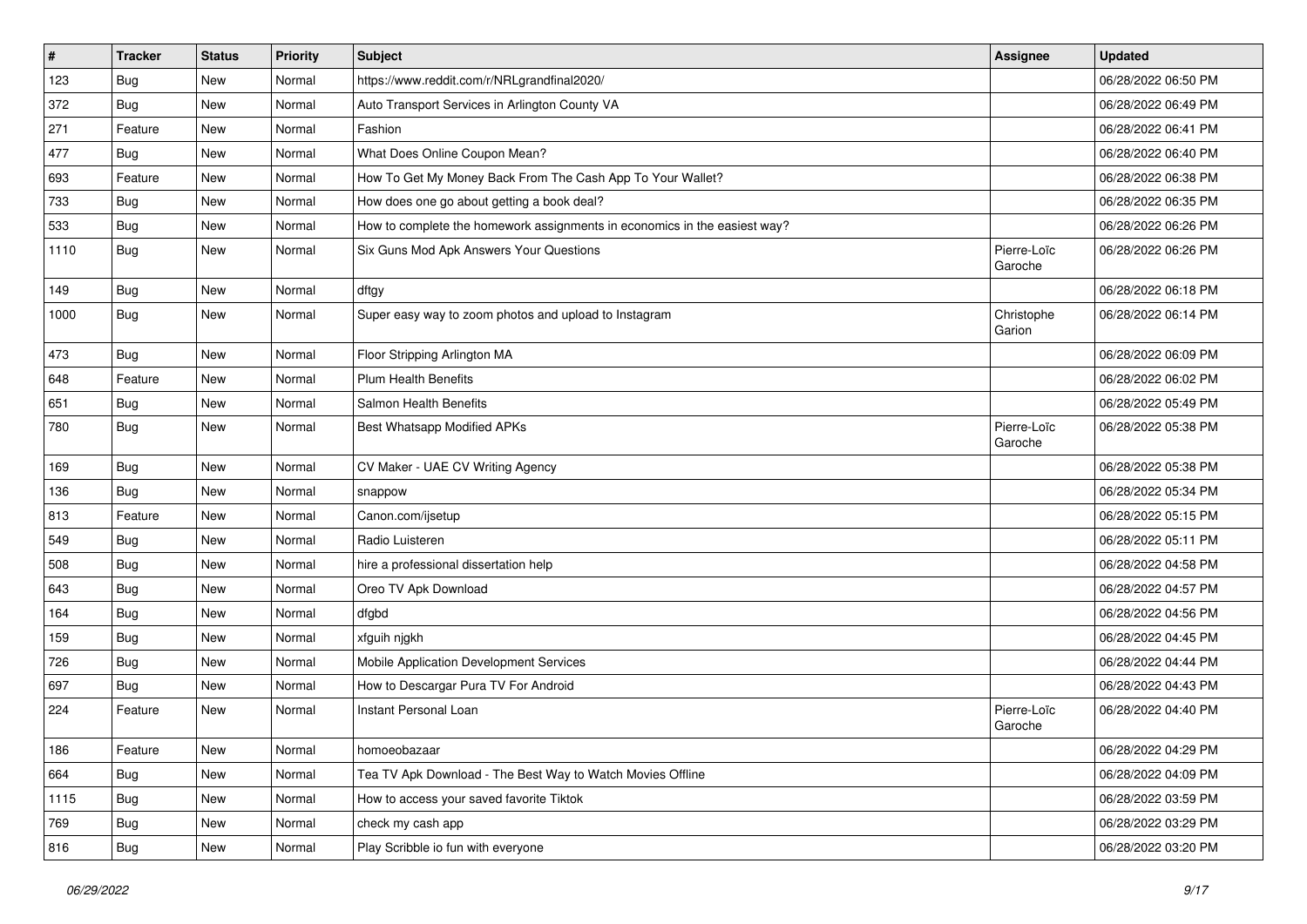| $\vert$ # | <b>Tracker</b> | <b>Status</b> | <b>Priority</b> | Subject                                                                                             | Assignee               | <b>Updated</b>      |
|-----------|----------------|---------------|-----------------|-----------------------------------------------------------------------------------------------------|------------------------|---------------------|
| 674       | <b>Bug</b>     | New           | Normal          | The best game in 2021                                                                               | Pierre-Loïc<br>Garoche | 06/28/2022 03:17 PM |
| 570       | <b>Bug</b>     | New           | Normal          | What is Sutton bank cash app customer service phone number?                                         | Pierre-Loïc<br>Garoche | 06/28/2022 03:09 PM |
| 312       | Bug            | New           | Normal          | Stain Protection Services in Virginia Beach VA                                                      |                        | 06/28/2022 02:57 PM |
| 240       | Feature        | New           | Normal          | Juego interesante de Dragon Ball Legends MOD APK                                                    |                        | 06/28/2022 02:55 PM |
| 980       | <b>Bug</b>     | New           | Normal          | Free Gas Cards for the Unemployed                                                                   |                        | 06/28/2022 02:54 PM |
| 214       | Feature        | New           | Normal          | Five Christmas Apps For Apple Users                                                                 |                        | 06/28/2022 02:49 PM |
| 645       | Bug            | New           | Normal          | thong tin chinh xac nhat hom nay                                                                    |                        | 06/28/2022 02:48 PM |
| 647       | Feature        | New           | Normal          | <b>Cranberry Health Benefits</b>                                                                    |                        | 06/28/2022 02:47 PM |
| 553       | Bug            | New           | Normal          | Cinema HD APK - Free Movie Enjoyment App on Android                                                 |                        | 06/28/2022 02:34 PM |
| 194       | <b>Bug</b>     | New           | Normal          | lace closure wigs                                                                                   |                        | 06/28/2022 02:29 PM |
| 759       | Bug            | New           | Normal          | Canon IJ Network Tool                                                                               | Pierre-Loïc<br>Garoche | 06/28/2022 01:57 PM |
| 776       | <b>Bug</b>     | New           | Normal          | Wibargain                                                                                           |                        | 06/28/2022 01:57 PM |
| 605       | Feature        | New           | Normal          | What will the future of logo design be like?                                                        |                        | 06/28/2022 01:31 PM |
| 969       | Bug            | New           | Normal          | Watch NCAA Football Live Match Free                                                                 |                        | 06/28/2022 01:31 PM |
| 280       | Bug            | New           | Normal          | Pacific Web Design                                                                                  |                        | 06/28/2022 01:25 PM |
| 315       | Bug            | New           | Normal          | Dissertation help UK                                                                                |                        | 06/28/2022 01:20 PM |
| 729       | <b>Bug</b>     | New           | Normal          | Canon IJ Network Tool                                                                               |                        | 06/28/2022 01:10 PM |
| 545       | Feature        | New           | Normal          | Best Canvas Print Company                                                                           |                        | 06/28/2022 01:08 PM |
| 460       | Bug            | New           | Normal          | Floor Cleaning Medford MA                                                                           |                        | 06/28/2022 01:07 PM |
| 815       | <b>Bug</b>     | New           | Normal          | how do i call cash app customer service                                                             | Xavier Thirioux        | 06/28/2022 01:04 PM |
| 201       | <b>Bug</b>     | New           | Normal          | closure wig                                                                                         |                        | 06/28/2022 12:58 PM |
| 784       | <b>Bug</b>     | New           | Normal          | How To Add Money On Cash App Card And Check The Funds?                                              |                        | 06/28/2022 12:36 PM |
| 670       | Bug            | New           | Normal          | JTWhatsApp Apk - The New and Improved WhatsApp                                                      |                        | 06/28/2022 12:32 PM |
| 773       | <b>Bug</b>     | New           | Normal          | Spades - Play online free                                                                           |                        | 06/28/2022 12:26 PM |
| 471       | <b>Bug</b>     | New           | Normal          | Residential Floor Cleaning Westchester MA                                                           |                        | 06/28/2022 12:23 PM |
| 828       | <b>Bug</b>     | New           | Normal          | Nursery management                                                                                  |                        | 06/28/2022 12:10 PM |
| 743       | <b>Bug</b>     | New           | Normal          | They promote 'pixel art' contests and a 'game jam' related to the work and figure of Carlos Casares |                        | 06/28/2022 12:04 PM |
| 690       | <b>Bug</b>     | New           | Normal          | campervan hire                                                                                      |                        | 06/28/2022 11:55 AM |
| 781       | Bug            | New           | Normal          | Free Whatsapp Group to Join                                                                         |                        | 06/28/2022 11:48 AM |
| 464       | Bug            | New           | Normal          | Upholstery Cleaning Westchester MA                                                                  |                        | 06/28/2022 11:39 AM |
| 785       | <b>Bug</b>     | New           | Normal          | How To Get Money Off Cash App Without Card Or With A Card?                                          |                        | 06/28/2022 11:35 AM |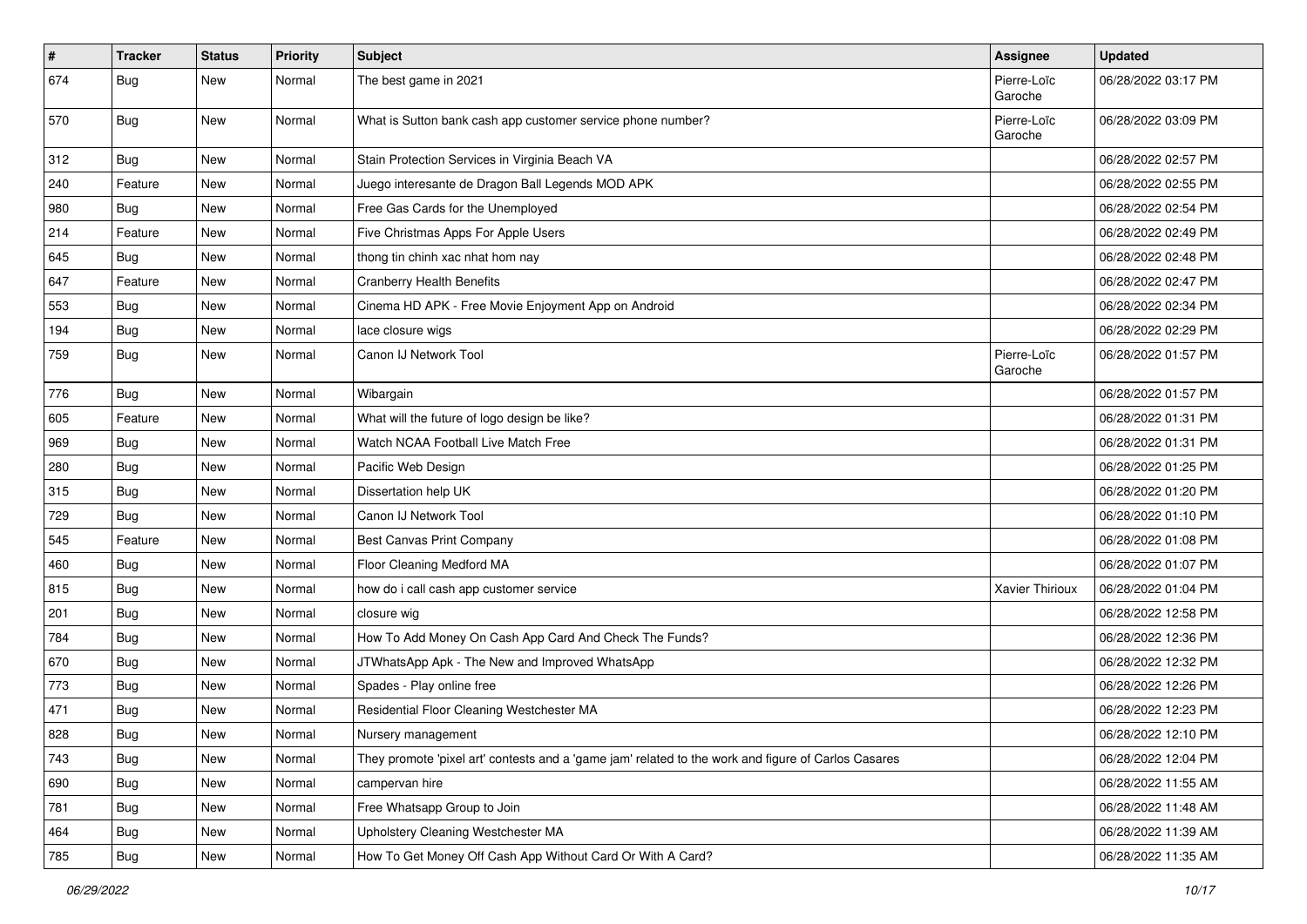| $\sharp$ | <b>Tracker</b> | <b>Status</b> | <b>Priority</b> | Subject                                                                                                      | <b>Assignee</b>   | <b>Updated</b>      |
|----------|----------------|---------------|-----------------|--------------------------------------------------------------------------------------------------------------|-------------------|---------------------|
| 174      | Feature        | New           | Normal          | Digital Marketing Philadelphia                                                                               |                   | 06/28/2022 11:34 AM |
| 627      | <b>Bug</b>     | New           | Normal          | <b>HELO</b>                                                                                                  |                   | 06/28/2022 11:28 AM |
| 981      | Bug            | New           | Normal          | VidMate Mod APK                                                                                              |                   | 06/28/2022 11:24 AM |
| 976      | <b>Bug</b>     | New           | Normal          | How to delete the cash app account history right now?                                                        | Hamza<br>Bourbouh | 06/28/2022 11:22 AM |
| 794      | Feature        | New           | Normal          | Safe place to buy fifa coins                                                                                 |                   | 06/28/2022 11:15 AM |
| 810      | Feature        | New           | Normal          | how to remove viruses from a phone                                                                           |                   | 06/28/2022 11:13 AM |
| 637      | Feature        | New           | Normal          | Why do the Outlook rules not work in my account?                                                             |                   | 06/28/2022 11:12 AM |
| 129      | <b>Bug</b>     | New           | Normal          | xcvgbgh                                                                                                      |                   | 06/28/2022 11:10 AM |
| 170      | Feature        | New           | Normal          | top mba colleges in bangalore                                                                                |                   | 06/28/2022 10:55 AM |
| 182      | Bug            | New           | Normal          | <b>Healthcare Custom Writing Services</b>                                                                    |                   | 06/28/2022 10:53 AM |
| 611      | Feature        | New           | Normal          | Buy All Modafinil & Armodafinil Tablets @Buy Modafinil US                                                    |                   | 06/28/2022 10:53 AM |
| 151      | Feature        | New           | Normal          | Law Essay Writing Service - Assignments Planet                                                               |                   | 06/28/2022 10:50 AM |
| 1129     | Bug            | New           | Normal          | how to enable direct deposit on cash app?                                                                    |                   | 06/28/2022 10:44 AM |
| 469      | Bug            | New           | Normal          | Germs Removal Westchester MA                                                                                 |                   | 06/28/2022 10:40 AM |
| 678      | <b>Bug</b>     | New           | Normal          | How to be a winner in buidnow gg                                                                             |                   | 06/28/2022 10:22 AM |
| 654      | Feature        | <b>New</b>    | Normal          | <b>Peach Health Benefits</b>                                                                                 |                   | 06/28/2022 10:03 AM |
| 666      | Bug            | <b>New</b>    | Normal          | 470+ pages à colorier de Noël                                                                                |                   | 06/28/2022 10:02 AM |
| 809      | <b>Bug</b>     | New           | Normal          | Smash Karts - immerse yourself in the exciting race                                                          |                   | 06/28/2022 09:57 AM |
| 632      | Bug            | New           | Normal          | CheapestMedsShop   100% Safe Medicines Online in UK & AUS.                                                   |                   | 06/28/2022 09:52 AM |
| 128      | Bug            | New           | Normal          | dfgbd                                                                                                        |                   | 06/28/2022 09:48 AM |
| 997      | <b>Bug</b>     | New           | Normal          | 123.hp.com/laserjet                                                                                          |                   | 06/28/2022 09:48 AM |
| 565      | Bug            | New           | Normal          | How To Install RepelisPlus On Your Android Phone?                                                            |                   | 06/28/2022 09:46 AM |
| 610      | Feature        | New           | Normal          | CheapestMedsShop 100% Safe Medicines Online in USA UK & AUS.                                                 |                   | 06/28/2022 09:42 AM |
| 817      | Bug            | New           | Normal          | Pacman 30th Anniversary                                                                                      |                   | 06/28/2022 09:20 AM |
| 210      | <b>Bug</b>     | <b>New</b>    | Normal          | Issue with check symbol in Cash App? Dial assist number with calling Cash App customer service phone number. |                   | 06/28/2022 09:09 AM |
| 766      | <b>Bug</b>     | New           | Normal          | Pobreflix Mod APK Review                                                                                     |                   | 06/28/2022 08:56 AM |
| 821      | <b>Bug</b>     | New           | Normal          | Nicoo - A Review of the Popular Battle Royale Game                                                           |                   | 06/28/2022 08:30 AM |
| 548      | <b>Bug</b>     | New           | Normal          | Web N Logo Design                                                                                            |                   | 06/28/2022 08:24 AM |
| 284      | <b>Bug</b>     | New           | Normal          | All About Cash App Transfer Fail Problems                                                                    |                   | 06/28/2022 08:24 AM |
| 701      | <b>Bug</b>     | New           | Normal          | Why Law Essay Helper UK is Necessary?                                                                        |                   | 06/28/2022 08:12 AM |
| 649      | Feature        | New           | Normal          | Pear Health Benefits                                                                                         |                   | 06/28/2022 08:04 AM |
| 247      | <b>Bug</b>     | New           | Normal          | best 4 Channel Amp                                                                                           |                   | 06/28/2022 07:58 AM |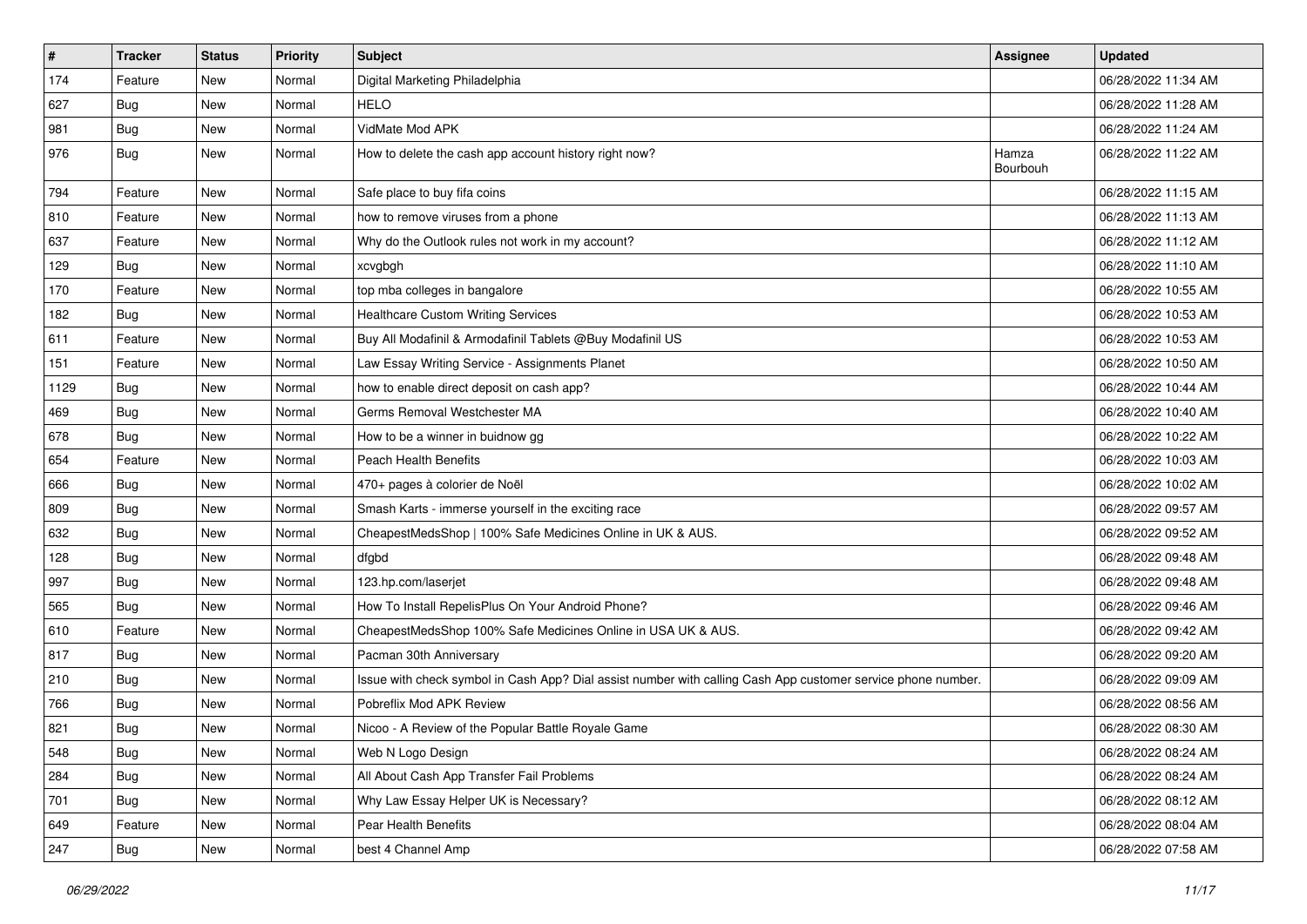| $\vert$ # | <b>Tracker</b> | <b>Status</b> | <b>Priority</b> | <b>Subject</b>                                                              | Assignee               | <b>Updated</b>      |
|-----------|----------------|---------------|-----------------|-----------------------------------------------------------------------------|------------------------|---------------------|
| 1099      | Feature        | New           | Normal          | Whatsapp Plus - A New Way Of Communicating                                  |                        | 06/28/2022 07:57 AM |
| 608       | Feature        | <b>New</b>    | Normal          | How To Do Hotmail Password Reset Without Phone Number?                      |                        | 06/28/2022 07:39 AM |
| 707       | <b>Bug</b>     | New           | Normal          | Why Accounting Assignments Are Beneficial For The Students?                 | Pierre-Loïc<br>Garoche | 06/28/2022 07:29 AM |
| 722       | Bug            | New           | Normal          | Vergrößern Sie Instagram-Fotos mit instazoom                                | Christophe<br>Garion   | 06/28/2022 07:21 AM |
| 589       | <b>Bug</b>     | New           | Normal          | How can I get the cash app phone number of customer support?                |                        | 06/28/2022 07:11 AM |
| 734       | <b>Bug</b>     | <b>New</b>    | Normal          | DR. STRANGE: Multiverse of Scheduling Madness!                              |                        | 06/28/2022 07:07 AM |
| 705       | Bug            | New           | Normal          | wuxiaworld                                                                  |                        | 06/28/2022 06:56 AM |
| 345       | Bug            | <b>New</b>    | Normal          | Stain Protection Services in Chesapeake VA                                  |                        | 06/28/2022 06:52 AM |
| 475       | Bug            | New           | Normal          | Floor Cleaning Arlington MA                                                 |                        | 06/28/2022 06:51 AM |
| 621       | Bug            | New           | Normal          | Buy All Modafinil & Armodafinil Tablets @Buy Modafinil US                   |                        | 06/28/2022 06:49 AM |
| 623       | Bug            | New           | Normal          | Listen to online radio stations for mobile phones                           |                        | 06/28/2022 06:33 AM |
| 640       | Bug            | New           | Normal          | play game with me                                                           |                        | 06/28/2022 06:33 AM |
| 973       | Feature        | New           | Normal          | Free NFL Streaming Sites                                                    |                        | 06/28/2022 06:27 AM |
| 88        | Bug            | New           | Normal          | kind2 output: When for node arguments                                       | Pierre-Loïc<br>Garoche | 06/28/2022 06:24 AM |
| 537       | <b>Bug</b>     | New           | Normal          | Get tech assistance with customer support on ATT Yahoo email login issue.   |                        | 06/28/2022 06:20 AM |
| 811       | <b>Bug</b>     | New           | Normal          | Canon IJ Network Tool                                                       |                        | 06/28/2022 06:12 AM |
| 629       | <b>Bug</b>     | New           | Normal          | How Can I Load Cash App Card at Walmart straight away?                      |                        | 06/28/2022 06:07 AM |
| 753       | Bug            | <b>New</b>    | Normal          | onlineessaygrader                                                           |                        | 06/28/2022 05:55 AM |
| 622       | Bug            | New           | Normal          | CheapestMedsShop   100% Safe Medicines Online in UK & AUS.                  |                        | 06/28/2022 05:22 AM |
| 744       | <b>Bug</b>     | New           | Normal          | <b>Pixel Survive</b>                                                        |                        | 06/28/2022 05:13 AM |
| 555       | <b>Bug</b>     | New           | Normal          | web design development in hyderabad                                         |                        | 06/28/2022 05:01 AM |
| 702       | <b>Bug</b>     | New           | Normal          | Avail Chime Customer Service to know How To Get Chime Bank Statement        |                        | 06/28/2022 04:58 AM |
| 822       | <b>Bug</b>     | New           | Normal          | Dowload Your Boyfriend Game                                                 |                        | 06/28/2022 04:56 AM |
| 237       | Feature        | New           | Normal          | HP Printer Assistant Software   Download & Install HP Assistant             |                        | 06/28/2022 04:50 AM |
| 231       | <b>Bug</b>     | New           | Normal          | Is the ringtone download difficult or not?                                  | Pierre-Loïc<br>Garoche | 06/28/2022 04:48 AM |
| 522       | Feature        | New           | Normal          | Can You Check App Limits, If Cash app won't let me send money?              |                        | 06/28/2022 04:46 AM |
| 230       | <b>Bug</b>     | New           | Normal          | Add Money To Cash App Card - Auto Cash Apps                                 |                        | 06/28/2022 04:43 AM |
| 120       | <b>Bug</b>     | New           | Normal          | ghfjtkx                                                                     | Pierre-Loïc<br>Garoche | 06/28/2022 04:35 AM |
| 620       | Bug            | New           | Normal          | Viagra Meds: Fastest & Quick Delivery On Your Doorstep - USA                |                        | 06/28/2022 04:33 AM |
| 965       | Bug            | New           | Normal          | Go with cash app customer service to know where I can load my cash app card |                        | 06/28/2022 04:30 AM |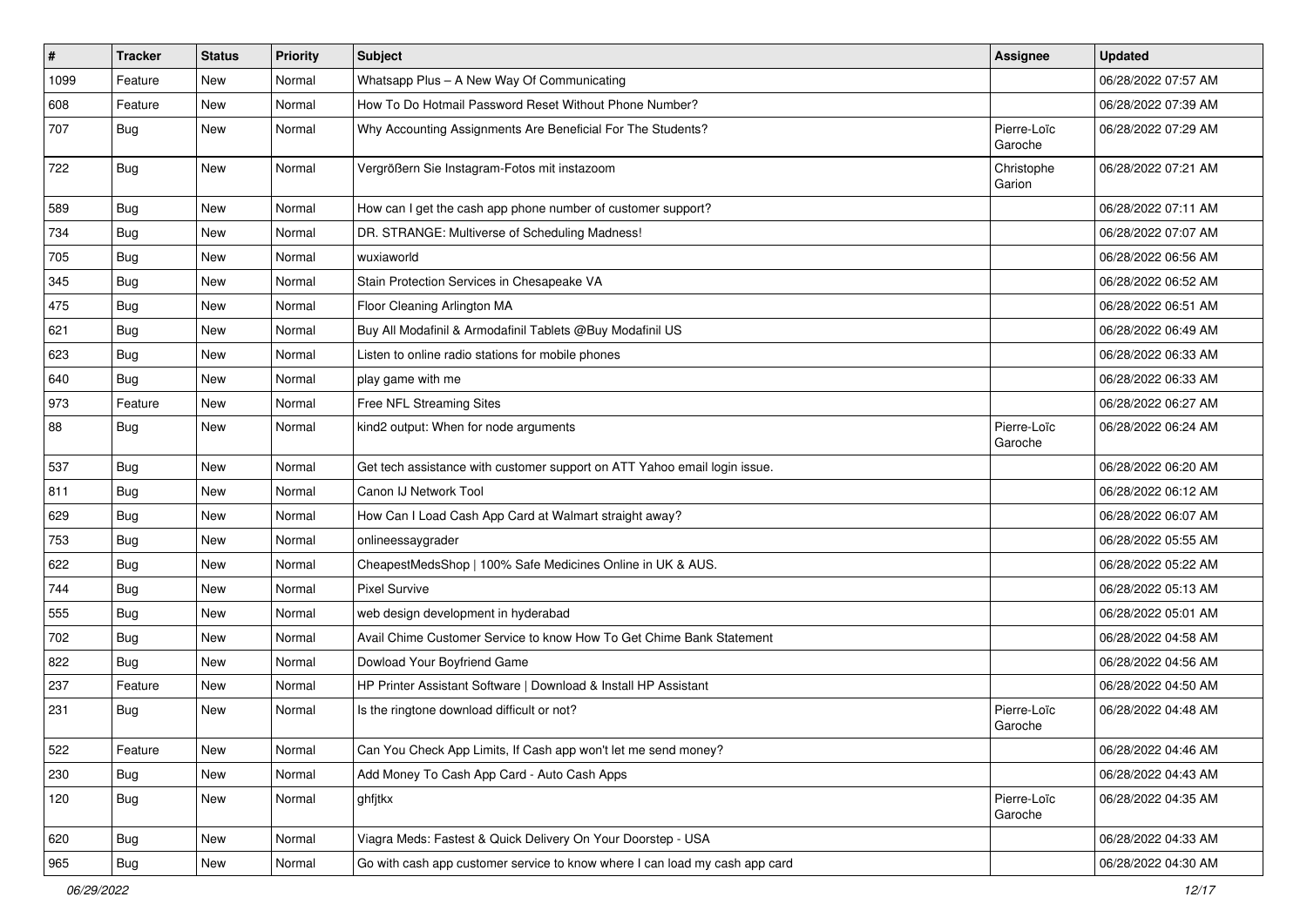| $\vert$ # | <b>Tracker</b> | <b>Status</b> | <b>Priority</b> | <b>Subject</b>                                                                   | <b>Assignee</b> | <b>Updated</b>      |
|-----------|----------------|---------------|-----------------|----------------------------------------------------------------------------------|-----------------|---------------------|
| 604       | <b>Bug</b>     | <b>New</b>    | Normal          | <b>Idle Game Online</b>                                                          |                 | 06/28/2022 04:30 AM |
| 257       | Bug            | New           | Normal          | Best latte machines                                                              |                 | 06/28/2022 04:26 AM |
| 788       | <b>Bug</b>     | <b>New</b>    | Normal          | Intro Maker Mod APK                                                              |                 | 06/28/2022 04:21 AM |
| 470       | Bug            | New           | Normal          | Commercial Floor Cleaning Westchester MA                                         |                 | 06/28/2022 04:16 AM |
| 461       | <b>Bug</b>     | New           | Normal          | Germs Removal Medford MA                                                         |                 | 06/28/2022 04:15 AM |
| 567       | <b>Bug</b>     | <b>New</b>    | Normal          | Singapore assignment help                                                        |                 | 06/28/2022 04:12 AM |
| 764       | <b>Bug</b>     | New           | Normal          | What is available to see what I can watch HBO Max?                               |                 | 06/28/2022 03:59 AM |
| 577       | <b>Bug</b>     | New           | Normal          | Follow these easy steps to make Admiral Casino Login                             |                 | 06/28/2022 03:52 AM |
| 603       | <b>Bug</b>     | <b>New</b>    | Normal          | Premiere gratuito da lista de IPTV                                               |                 | 06/28/2022 03:48 AM |
| 466       | Bug            | New           | Normal          | Floor Stripping Westchester MA                                                   |                 | 06/28/2022 03:45 AM |
| 193       | Bug            | New           | Normal          | 18% Discount on Homeopathic medicines                                            |                 | 06/28/2022 03:38 AM |
| 581       | <b>Bug</b>     | New           | Normal          | E-Learning Course Help                                                           |                 | 06/28/2022 03:36 AM |
| 597       | Bug            | New           | Normal          | Universo s / f Download                                                          |                 | 06/28/2022 03:36 AM |
| 617       | Bug            | New           | Normal          | Buy Vidalista Tablets (Tadalafil) at [\$25 OFF + Free Shipping] Vidalistatablets |                 | 06/28/2022 03:33 AM |
| 983       | <b>Bug</b>     | New           | Normal          | Finding issue in tekken 3 game?                                                  |                 | 06/28/2022 03:26 AM |
| 551       | <b>Bug</b>     | New           | Normal          | Why Do Students Need Online Best Dissertation Writing Services?                  |                 | 06/28/2022 03:03 AM |
| 652       | Bug            | New           | Normal          | Sesame Health Benefits                                                           |                 | 06/28/2022 03:01 AM |
| 118       | <b>Bug</b>     | New           | Normal          | golf                                                                             | Anonymous       | 06/28/2022 02:52 AM |
| 799       | <b>Bug</b>     | New           | Normal          | Who Is an ETL Engineer                                                           |                 | 06/28/2022 02:51 AM |
| 712       | Bug            | New           | Normal          | <b>Tips and Tricks</b>                                                           |                 | 06/28/2022 02:40 AM |
| 142       | Feature        | New           | Normal          | About ashimary hair                                                              |                 | 06/28/2022 02:31 AM |
| 616       | <b>Bug</b>     | New           | Normal          | Buy Anavar Tablets   Anavar For Sale in USA, UK & Australia                      |                 | 06/28/2022 02:12 AM |
| 802       | <b>Bug</b>     | New           | Normal          | Who Is an ETL Engineer                                                           |                 | 06/28/2022 02:03 AM |
| 658       | Bug            | New           | Normal          | Watermelon Nutrition Facts And Health Benefits                                   |                 | 06/28/2022 01:57 AM |
| 483       | <b>Bug</b>     | New           | Normal          | UK best essay writing service                                                    |                 | 06/28/2022 01:35 AM |
| 253       | Bug            | New           | Normal          | Florence Lawrence                                                                |                 | 06/28/2022 01:31 AM |
| 999       | Bug            | New           | Normal          | Is there a way to find Google Feud answers?                                      |                 | 06/28/2022 01:27 AM |
| 767       | Bug            | New           | Normal          | apkmod                                                                           |                 | 06/28/2022 01:24 AM |
| 242       | Feature        | New           | Normal          | Descripción de Torque Pro MOD APK para Android                                   |                 | 06/28/2022 01:14 AM |
| 573       | <b>Bug</b>     | New           | Normal          | Experimente lo mejor en la aplicación Apk de juegos gratis                       |                 | 06/28/2022 12:55 AM |
| 348       | <b>Bug</b>     | New           | Normal          | Mold Removal Services in Chesapeake VA                                           |                 | 06/28/2022 12:53 AM |
| 200       | <b>Bug</b>     | <b>New</b>    | Normal          | uiopi[o                                                                          |                 | 06/28/2022 12:33 AM |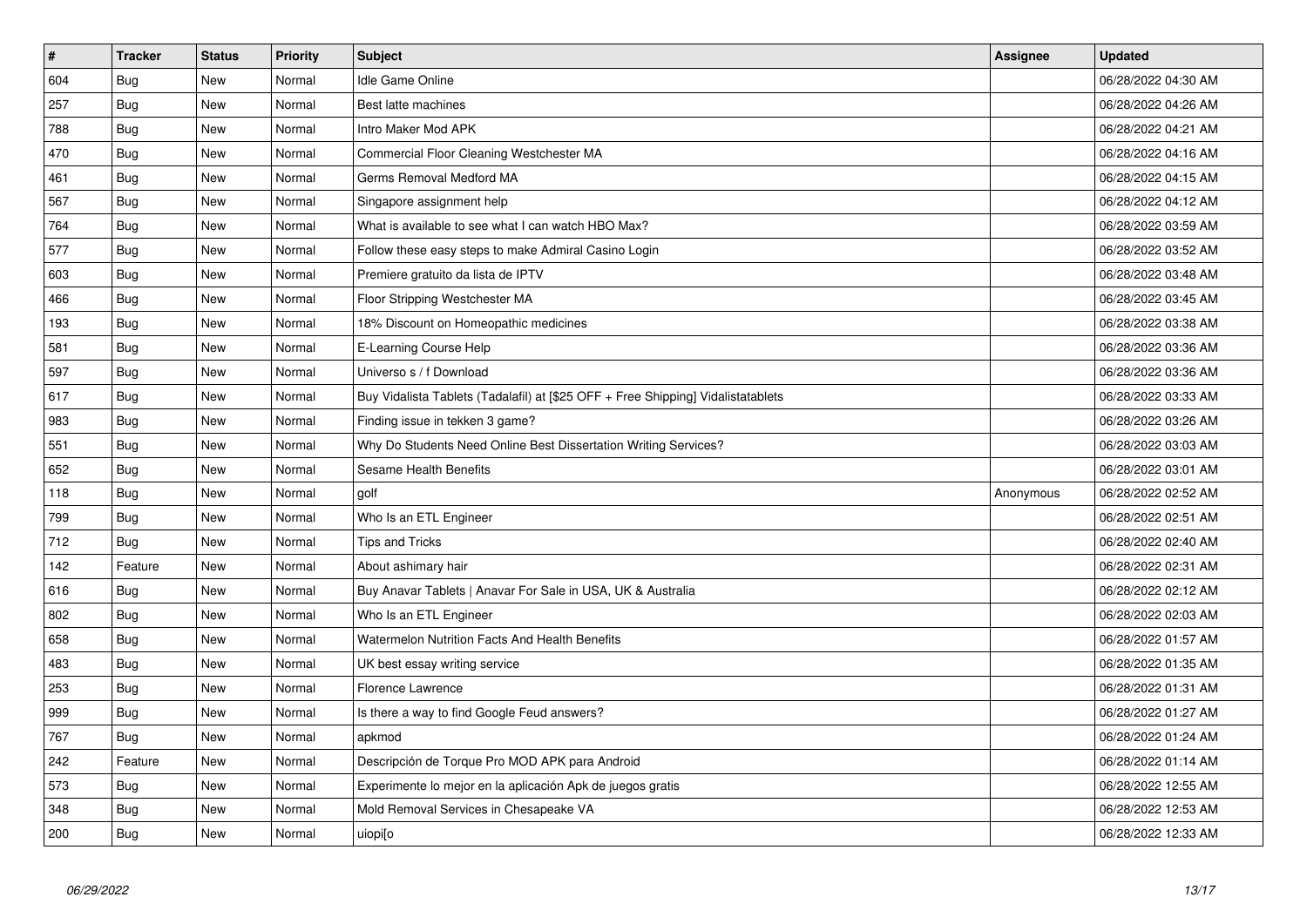| $\vert$ # | <b>Tracker</b> | <b>Status</b> | <b>Priority</b> | Subject                                                                      | Assignee               | <b>Updated</b>      |
|-----------|----------------|---------------|-----------------|------------------------------------------------------------------------------|------------------------|---------------------|
| 814       | <b>Bug</b>     | New           | Normal          | Stage Fright Cure                                                            | Pierre-Loïc<br>Garoche | 06/28/2022 12:31 AM |
| 114       | Bug            | New           | Normal          | <b>Medical Research Writing Services</b>                                     |                        | 06/28/2022 12:06 AM |
| 714       | <b>Bug</b>     | New           | Normal          | Cuevana 3 Premium - Enjoy Your Favorite Movies and TV Shows on Your Smart TV |                        | 06/27/2022 11:43 PM |
| 939       | <b>Bug</b>     | New           | Normal          | Ability to change sound notifications                                        | Christophe<br>Garion   | 06/27/2022 11:29 PM |
| 607       | Bug            | New           | Normal          | Vex 5                                                                        |                        | 06/27/2022 11:24 PM |
| 665       | Feature        | New           | Normal          | Look for a dedicated help with finance assignment                            |                        | 06/27/2022 11:10 PM |
| 595       | Bug            | New           | Normal          | RFM Online - une révolution dans la gestion de l'identité numérique          |                        | 06/27/2022 11:06 PM |
| 116       | <b>Bug</b>     | New           | Normal          | aertaeyg                                                                     |                        | 06/27/2022 11:06 PM |
| 830       | <b>Bug</b>     | New           | Normal          | Poppy Playtime APK                                                           |                        | 06/27/2022 10:31 PM |
| 737       | <b>Bug</b>     | New           | Normal          | How Do I Talk To A Live Person At Facebook If Anything Is Doubtful?          |                        | 06/27/2022 09:59 PM |
| 600       | Bug            | New           | Normal          | Play Store Pro                                                               |                        | 06/27/2022 09:43 PM |
| 948       | Bug            | New           | Normal          | Canon IJ Network Tool                                                        |                        | 06/27/2022 09:30 PM |
| 215       | Bug            | New           | Normal          | How For Top Level Cell Phone For You                                         |                        | 06/27/2022 09:19 PM |
| 568       | Bug            | New           | Normal          | Instale a versão mais recente do YouTube Premium                             |                        | 06/27/2022 08:56 PM |
| 824       | Feature        | New           | Normal          | How to watch Fox News on my Smart TV or similar devices?                     | Pierre-Loïc<br>Garoche | 06/27/2022 08:32 PM |
| 971       | Bug            | New           | Normal          | How Do I Check Balance On Cash App Card With Optimum Ease?                   |                        | 06/27/2022 08:16 PM |
| 779       | Feature        | New           | Normal          | Latest Whatsapp groups for Teens                                             | Pierre-Loïc<br>Garoche | 06/27/2022 08:15 PM |
| 951       | Bug            | New           | Normal          | Canon.com/ijsetup                                                            |                        | 06/27/2022 07:56 PM |
| 987       | Bug            | New           | Normal          | <b>Medicinal Mushrooms</b>                                                   |                        | 06/27/2022 07:13 PM |
| 739       | Bug            | New           | Normal          | law dissertation help                                                        |                        | 06/27/2022 06:12 PM |
| 150       | Bug            | New           | Normal          | dfgh                                                                         |                        | 06/27/2022 05:59 PM |
| 756       | Feature        | New           | Normal          | Your one-stop destination for the thesis writing service                     |                        | 06/27/2022 05:46 PM |
| 760       | <b>Bug</b>     | New           | Normal          | apkmod                                                                       |                        | 06/27/2022 04:13 PM |
| 986       | <b>Bug</b>     | New           | Normal          | dbhdsvbhdf                                                                   | Christophe<br>Garion   | 06/27/2022 04:12 PM |
| 738       | Bug            | New           | Normal          | How Much Amount Do I Get Using The Referral Code For Cash App?               |                        | 06/27/2022 03:58 PM |
| 953       | <b>Bug</b>     | New           | Normal          | Manga Dogs - Read Your Favorite Comics on Your Smartphone                    |                        | 06/27/2022 03:53 PM |
| 272       | Feature        | New           | Normal          | Fashion                                                                      |                        | 06/27/2022 03:53 PM |
| 686       | <b>Bug</b>     | New           | Normal          | Welcome To The Most Demandable Mahipalpur Escorts Agency                     |                        | 06/27/2022 03:45 PM |
| 662       | Bug            | New           | Normal          | Oreo TV Download - The Easiest Way to Watch Live TV                          |                        | 06/27/2022 03:14 PM |
| 1119      | <b>Bug</b>     | New           | Normal          | Klondike Solitaire                                                           |                        | 06/27/2022 03:00 PM |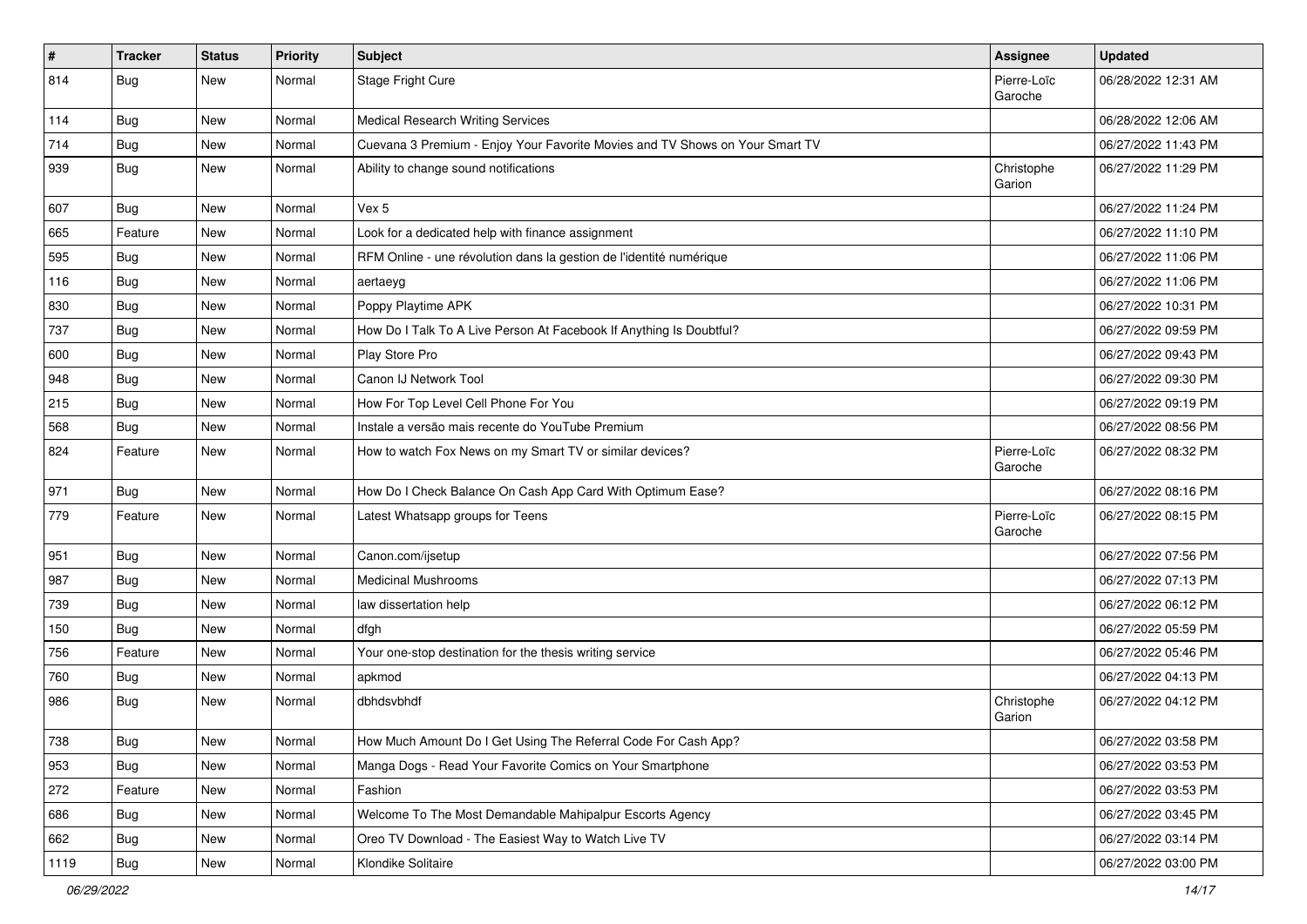| $\vert$ # | <b>Tracker</b> | <b>Status</b> | <b>Priority</b> | Subject                                                                                | Assignee               | <b>Updated</b>      |
|-----------|----------------|---------------|-----------------|----------------------------------------------------------------------------------------|------------------------|---------------------|
| 115       | <b>Bug</b>     | New           | Normal          | NFL LIVE STREAM                                                                        |                        | 06/27/2022 02:53 PM |
| 196       | Bug            | New           | Normal          | Homoeobazaar For Homeopathy Medicines                                                  |                        | 06/27/2022 02:18 PM |
| 484       | Bug            | New           | Normal          | UK best essay writing service                                                          |                        | 06/27/2022 02:01 PM |
| 274       | <b>Bug</b>     | New           | Normal          | How AI is transforming coupon marketing campaigns?                                     | Anonymous              | 06/27/2022 01:54 PM |
| 1128      | <b>Bug</b>     | New           | Normal          | cvjvfbdi                                                                               | Hamza<br>Bourbouh      | 06/27/2022 01:52 PM |
| 1101      | <b>Bug</b>     | New           | Normal          | How to Delete Cash App History at once?                                                |                        | 06/27/2022 01:33 PM |
| 995       | Feature        | New           | Normal          | "ij.start canon                                                                        |                        | 06/27/2022 01:29 PM |
| 716       | Bug            | New           | Normal          | La celebración de un BabyShower.                                                       |                        | 06/27/2022 12:29 PM |
| 801       | Bug            | New           | Normal          | Who Is an ETL Engineer                                                                 |                        | 06/27/2022 12:25 PM |
| 579       | Bug            | New           | Normal          | YOUR CV MAKES YOUR FIRST IMPRESSION                                                    | Christophe<br>Garion   | 06/27/2022 12:22 PM |
| 233       | Bug            | New           | Normal          | Anauthorsway.com: My User Experience                                                   |                        | 06/27/2022 12:02 PM |
| 644       | Bug            | New           | Normal          | <b>TeaTV App Review</b>                                                                |                        | 06/27/2022 11:47 AM |
| 1118      | Bug            | New           | Normal          | Gameplay Minecraft                                                                     |                        | 06/27/2022 10:33 AM |
| 538       | Bug            | New           | Normal          | Will cash app refund money if scammed quickly?                                         |                        | 06/27/2022 10:25 AM |
| 792       | Bug            | New           | Normal          | What is Google Camera Mod?                                                             |                        | 06/27/2022 10:20 AM |
| 232       | <b>Bug</b>     | New           | Normal          | FM whatsapp messaging app.                                                             |                        | 06/27/2022 10:04 AM |
| 642       | <b>Bug</b>     | New           | Normal          | thong tin thoi tiet ngay hom nay                                                       |                        | 06/27/2022 10:03 AM |
| 590       | <b>Bug</b>     | New           | Normal          | Follow proper initiatives to check my cash app card balance:                           |                        | 06/27/2022 09:57 AM |
| 675       | Bug            | New           | Normal          | What Are Smart Tactics To Fix Cash App Transfer Failed Hurdles?                        |                        | 06/27/2022 09:51 AM |
| 944       | Feature        | New           | Normal          | Canon.com/ijsetup                                                                      |                        | 06/27/2022 09:46 AM |
| 819       | <b>Bug</b>     | New           | Normal          | Metal Slug Apk para Android                                                            |                        | 06/27/2022 09:35 AM |
| 988       | Bug            | New           | Normal          | <b>Medicinal Mushrooms</b>                                                             |                        | 06/27/2022 09:33 AM |
| 113       | <b>Bug</b>     | New           | Normal          | ufc 254 live                                                                           |                        | 06/27/2022 08:54 AM |
| 959       | Bug            | New           | Normal          | Get connected with cash app team-How to get money off cash app at walmart without card |                        | 06/27/2022 08:52 AM |
| 653       | <b>Bug</b>     | New           | Normal          | Jujube (Jinjoles): Properties And Health Benefits                                      |                        | 06/27/2022 08:47 AM |
| 720       | Bug            | New           | Normal          | How does Cash App Phone Number provide a quick treatment?                              |                        | 06/27/2022 08:02 AM |
| 158       | Bug            | New           | Normal          | dfghj zcvgh                                                                            |                        | 06/27/2022 07:28 AM |
| 996       | <b>Bug</b>     | New           | Normal          | Cricut.com/setup                                                                       |                        | 06/27/2022 07:12 AM |
| 317       | <b>Bug</b>     | New           | Normal          | Eco/Green Cleaning Services in Virginia Beach VA                                       |                        | 06/27/2022 07:03 AM |
| 807       | <b>Bug</b>     | New           | Normal          | 1v1Battle is a strategic action 'Build and shoot' game                                 |                        | 06/27/2022 06:52 AM |
| 727       | Bug            | New           | Normal          | Drive for speed simulator mod apk                                                      | Pierre-Loïc<br>Garoche | 06/27/2022 06:33 AM |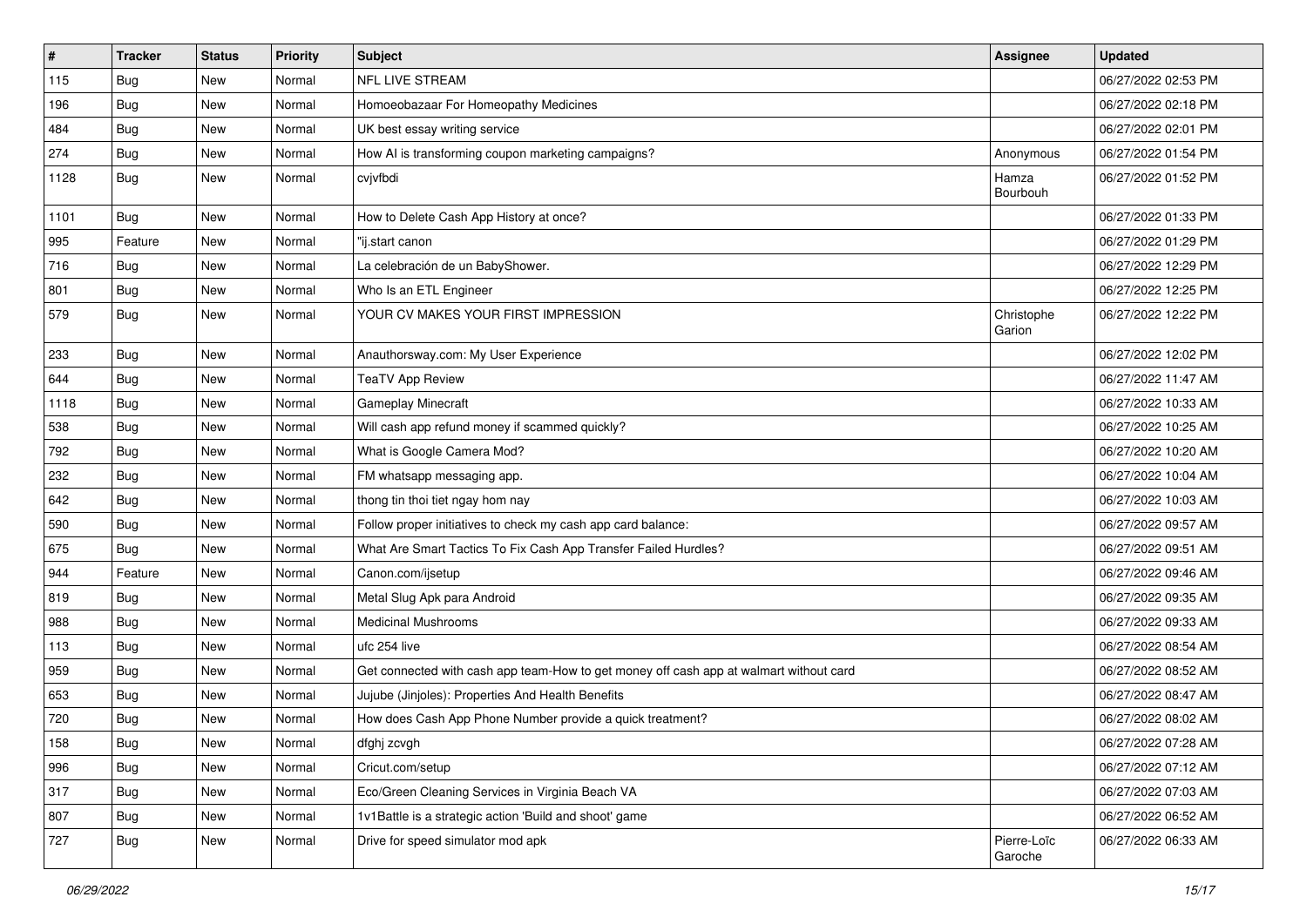| #    | <b>Tracker</b> | <b>Status</b> | <b>Priority</b> | Subject                                                                                                                                                                                                                                           | Assignee               | <b>Updated</b>      |
|------|----------------|---------------|-----------------|---------------------------------------------------------------------------------------------------------------------------------------------------------------------------------------------------------------------------------------------------|------------------------|---------------------|
| 985  | <b>Bug</b>     | New           | Normal          | Find out the vitality of Facebook Phone Number:                                                                                                                                                                                                   |                        | 06/27/2022 05:39 AM |
| 978  | Bug            | New           | Normal          | Delamore Lodge is a place to stay.                                                                                                                                                                                                                |                        | 06/27/2022 04:57 AM |
| 1127 | <b>Bug</b>     | New           | Normal          | Is there any support to find Google Feud answers?                                                                                                                                                                                                 |                        | 06/27/2022 04:27 AM |
| 544  | <b>Bug</b>     | New           | Normal          | Hey! I had a very cool idea to order our general picture on canvas for my family as a gift. But couldn't find a good<br>one. Once my friend advised me this article in which I found what I was looking for and gave a cool gift to my<br>family. |                        | 06/27/2022 04:10 AM |
| 596  | <b>Bug</b>     | New           | Normal          | <b>Kids Games</b>                                                                                                                                                                                                                                 |                        | 06/27/2022 04:08 AM |
| 823  | Feature        | New           | Normal          | How much does Disney Plus cost?                                                                                                                                                                                                                   | Pierre-Loïc<br>Garoche | 06/27/2022 04:05 AM |
| 966  | Bug            | <b>New</b>    | Normal          | How to Download the Filmes                                                                                                                                                                                                                        |                        | 06/27/2022 03:25 AM |
| 468  | Bug            | New           | Normal          | Floor Cleaning Westchester MA                                                                                                                                                                                                                     |                        | 06/27/2022 02:41 AM |
| 1112 | Bug            | New           | Normal          | What Cash App Policy Says If Random Person Sent Me Money On Cash App?                                                                                                                                                                             |                        | 06/27/2022 02:39 AM |
| 1001 | Bug            | New           | Normal          | Venmo Keep Saying Error?                                                                                                                                                                                                                          |                        | 06/27/2022 02:20 AM |
| 154  | Bug            | New           | Normal          | fdgyyrut gyrtrw                                                                                                                                                                                                                                   |                        | 06/27/2022 01:21 AM |
| 758  | Bug            | New           | Normal          | How Do I Study Consistently For Hours?                                                                                                                                                                                                            |                        | 06/27/2022 12:49 AM |
| 998  | Bug            | New           | Normal          | Is It Hard to Solve Wordle An                                                                                                                                                                                                                     |                        | 06/27/2022 12:24 AM |
| 511  | Feature        | New           | Normal          | Fashion                                                                                                                                                                                                                                           | Anonymous              | 06/27/2022 12:17 AM |
| 992  | Bug            | New           | Normal          | So vergrößern Sie Ihr Instagram-Profilbild                                                                                                                                                                                                        |                        | 06/26/2022 11:29 PM |
| 748  | Bug            | New           | Normal          | Il y a quelques façons d'obtenir des sonneries gratuites pour votre iPhone                                                                                                                                                                        |                        | 06/26/2022 11:24 PM |
| 962  | Bug            | New           | Normal          | Kostenlose Hörbücher                                                                                                                                                                                                                              |                        | 06/26/2022 10:45 PM |
| 719  | Bug            | New           | Normal          | How Do I Send \$5000 Through Cash App Account With Ease?                                                                                                                                                                                          |                        | 06/26/2022 10:14 PM |
| 938  | <b>Bug</b>     | New           | Normal          | Would you like to have your own ringtone                                                                                                                                                                                                          | Christophe<br>Garion   | 06/26/2022 09:54 PM |
| 302  | Bug            | New           | Normal          | Auto Electrical Repair Services in Norcross GA                                                                                                                                                                                                    |                        | 06/26/2022 07:49 PM |
| 970  | Bug            | New           | Normal          | The Amount Of Time Does Cash App Direct Deposit Time Take?                                                                                                                                                                                        |                        | 06/26/2022 07:32 PM |
| 1104 | Bug            | New           | Normal          | Idle game fix bug                                                                                                                                                                                                                                 |                        | 06/26/2022 06:52 PM |
| 752  | Bug            | New           | Normal          | Plagerism checker                                                                                                                                                                                                                                 |                        | 06/26/2022 06:33 PM |
| 795  | <b>Bug</b>     | New           | Normal          | Drift Boss - Exciting Race                                                                                                                                                                                                                        |                        | 06/26/2022 06:32 PM |
| 1108 | <b>Bug</b>     | New           | Normal          | Six Guns Mod Apk Answers Your Questions                                                                                                                                                                                                           |                        | 06/26/2022 06:26 PM |
| 585  | <b>Bug</b>     | New           | Normal          | What is cash app help number?                                                                                                                                                                                                                     |                        | 06/26/2022 06:21 PM |
| 825  | Bug            | New           | Normal          | Lucky Patcher Download                                                                                                                                                                                                                            |                        | 06/26/2022 06:09 PM |
| 1096 | Bug            | New           | Normal          | Race and experience new life.                                                                                                                                                                                                                     |                        | 06/26/2022 06:07 PM |
| 730  | Bug            | New           | Normal          | Canon IJ Network Tool                                                                                                                                                                                                                             |                        | 06/26/2022 05:51 PM |
| 974  | Bug            | New           | Normal          | Watch NCAA Football Live Streaming Free                                                                                                                                                                                                           |                        | 06/26/2022 05:33 PM |